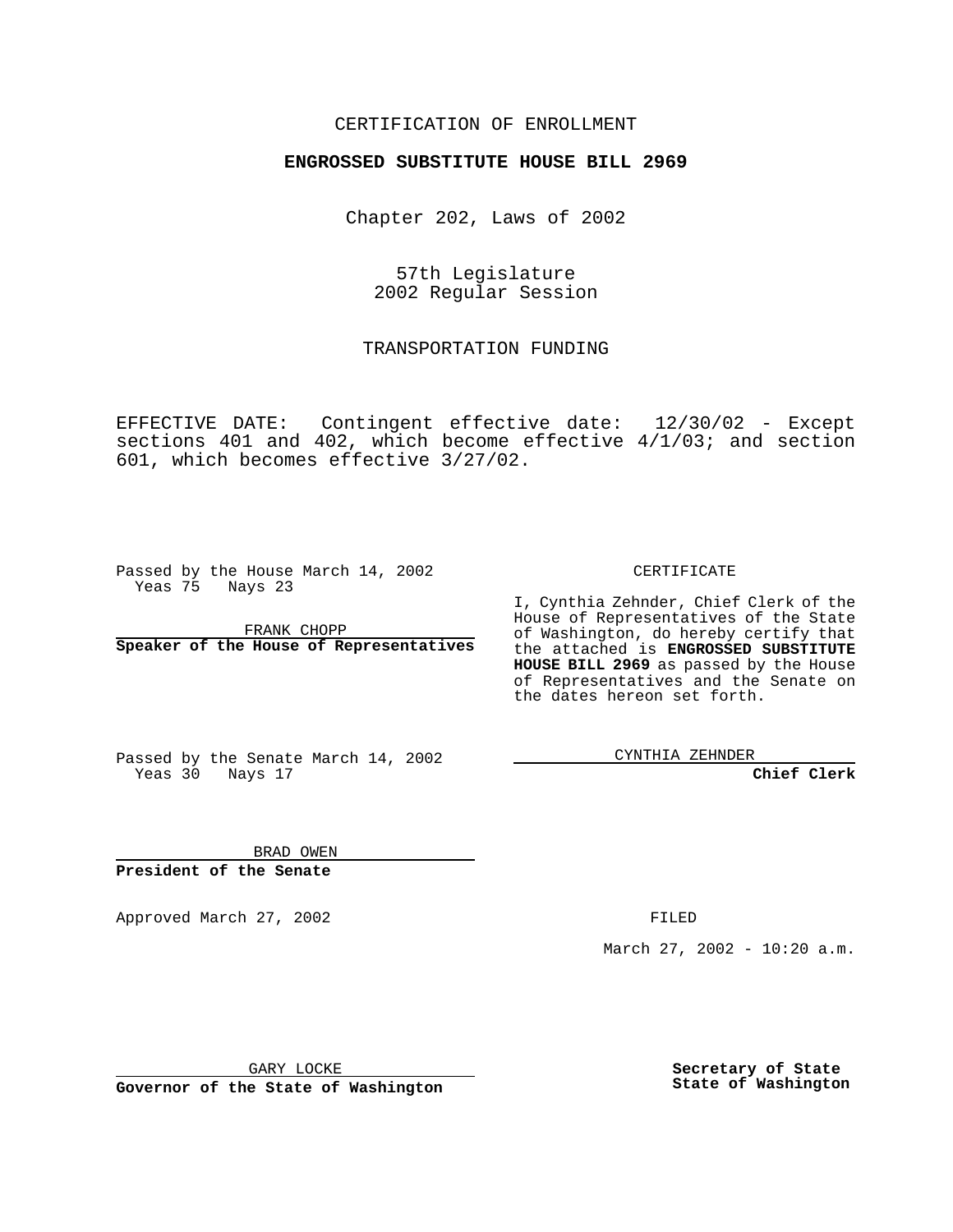## **ENGROSSED SUBSTITUTE HOUSE BILL 2969** \_\_\_\_\_\_\_\_\_\_\_\_\_\_\_\_\_\_\_\_\_\_\_\_\_\_\_\_\_\_\_\_\_\_\_\_\_\_\_\_\_\_\_\_\_\_\_

\_\_\_\_\_\_\_\_\_\_\_\_\_\_\_\_\_\_\_\_\_\_\_\_\_\_\_\_\_\_\_\_\_\_\_\_\_\_\_\_\_\_\_\_\_\_\_

## AS AMENDED BY THE SENATE

Passed Legislature - 2002 Regular Session

#### **State of Washington 57th Legislature 2002 Regular Session**

**By** House Committee on Transportation (originally sponsored by Representative Fisher)

Read first time 02/27/2002. Referred to Committee on .

 AN ACT Relating to transportation improvement and financing; amending RCW 44.40.010, 44.40.013, 44.40.015, 44.40.020, 44.40.025, 44.40.030, 44.40.040, 44.40.070, 44.40.090, 44.40.100, 44.40.140, 44.40.150, 46.16.070, 46.68.035, 82.38.030, 82.38.035, 82.38.045, 82.38.047, 82.38.075, 46.09.170, 46.10.170, 79A.25.070, 82.08.020, 82.12.020, 82.12.045, and 39.42.060; reenacting and amending RCW 43.84.092, 82.36.025, 46.68.090, and 46.68.110; adding new sections to chapter 44.40 RCW; adding a new section to chapter 46.04 RCW; adding a new section to chapter 46.68 RCW; adding a new section to chapter 47.26 RCW; adding a new section to chapter 43.135 RCW; adding a new section to chapter 82.32 RCW; adding new sections to chapter 47.10 RCW; creating new sections; providing effective dates; providing a contingent effective date; providing for submission of certain sections 14 of this act to a vote of the people; and declaring an emergency.

BE IT ENACTED BY THE LEGISLATURE OF THE STATE OF WASHINGTON:

#### **PART I - ACCOUNTABILITY FOR TRANSPORTATION PROJECTS AND PROGRAMS**

 NEW SECTION. **Sec. 101.** It is essential that the legislature improve the accountability and efficiency of the department of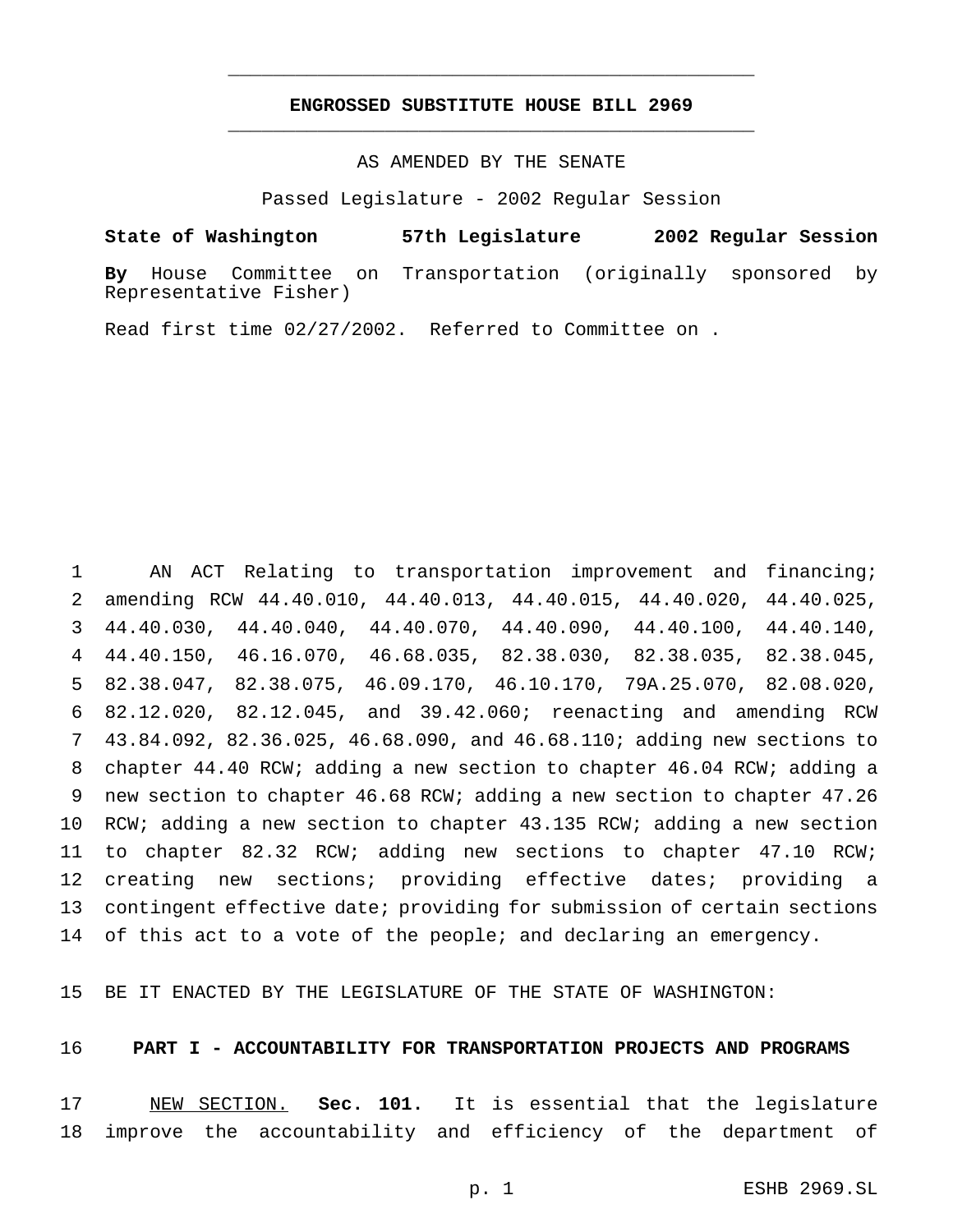transportation. Taxpayers must know that their tax dollars are being well spent to deliver critically needed transportation projects. To accomplish this, a transportation accountability process must be established to provide oversight on transportation projects. The legislative transportation accountability committee will replace and assume the duties and responsibilities of the legislative transportation committee and, additionally, in conjunction with an independent transportation accountability board, report to the public on how tax dollars are spent on projects funded by new transportation taxes under this act.

 NEW SECTION. **Sec. 102.** In addition to the legislative transportation accountability committee's other responsibilities under this chapter, the committee has the following responsibilities:

 (1) Direct the department of transportation to submit a transportation accountability audit report as required under section 103 of this act;

 (2) Report annually to the governor and the legislature on the department's progress on each project as further defined in section 103 of this act;

 (3) When necessary, make policy recommendations for improving efficiencies, savings, or improvements in the department's project 22 management, accountability measures, or project delivery mechanisms; (4) Recommend any leading edge transportation project delivery

24 strategies, oversight, accountability, or efficiency measures; and

 (5) Appoint members of the transportation accountability board as nominated by the governor pursuant to section 106 of this act.

 NEW SECTION. **Sec. 103.** The department of transportation shall prepare and submit to the transportation commission once each quarter a comprehensive audit report on each transportation project funded by this act. The audit report shall be known as the "transportation accountability audit." For the purposes of this act, the audit must include the following elements:

(1) Project status and any scope changes;

 (2) Estimated completion date and cost, noting any changes from past estimates;

 (3) Actual project expenditures as compared with projected expenditures;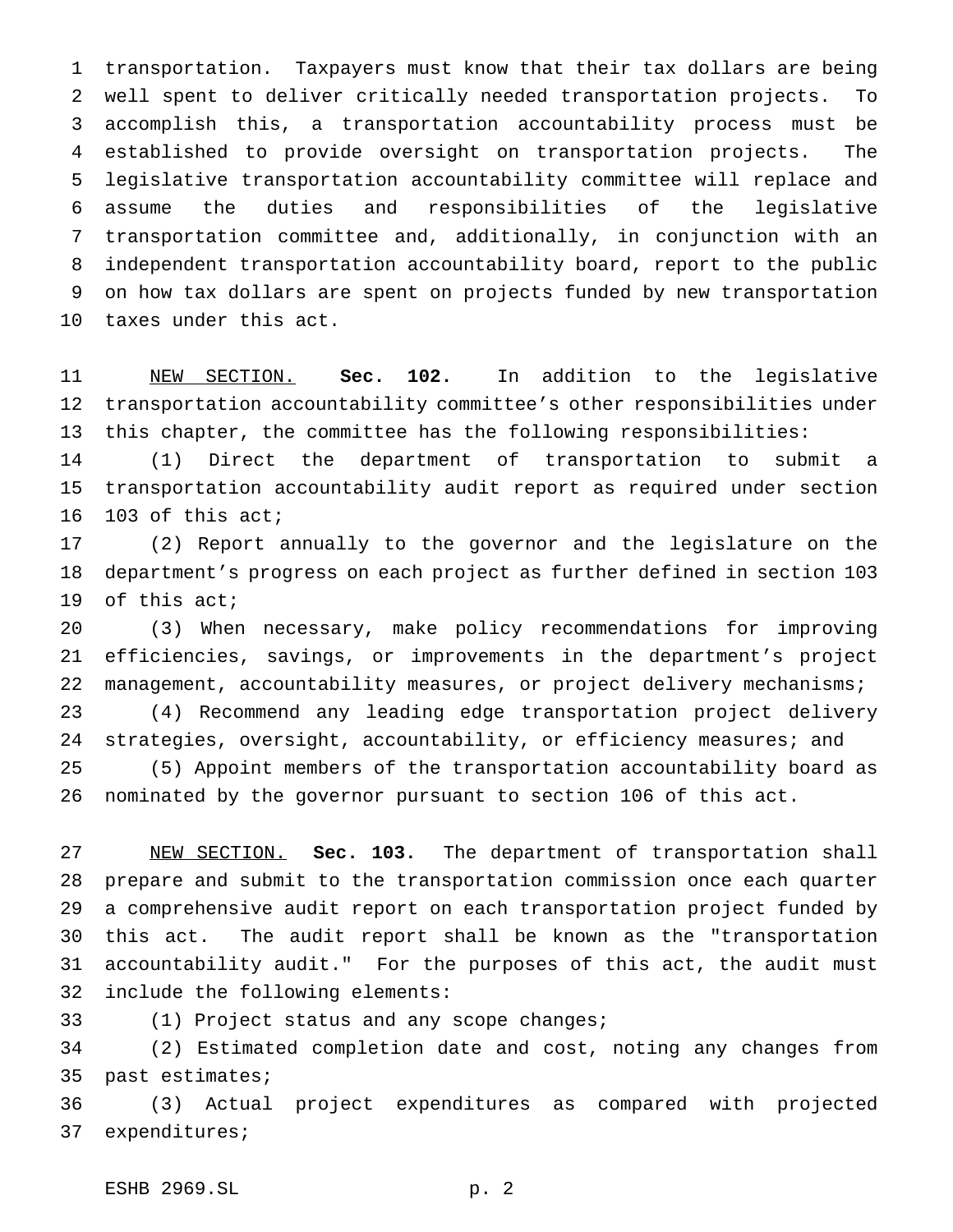- 
- (4) Any changes in financing for each project;

 (5) Claim or change orders that result in greater than a five- percent cumulative increase in project cost, or greater than sixty days of delay;

(6) Status of any required permits;

 (7) Mitigation efforts to relieve both traffic and environmental impacts;

 (8) Evaluation of work force effectiveness, including both state 9 employees and contractors;

 (9) Outlook for the upcoming year, including projected accomplishments and challenges;

 (10) Copies of any accountability reports filed with the federal highway administration; and

 (11) Any other useful information the committee or commission requests.

 NEW SECTION. **Sec. 104.** The transportation commission must review the proposed transportation accountability audit submitted by the department. After reviewing the information contained therein, the commission may request additional information or data, or ask for clarifications. The commission is prohibited from changing any of the data contained in the audit report.

 After conducting its review, the commission must forward the transportation accountability audit to the legislative transportation accountability committee and the transportation accountability board.

 NEW SECTION. **Sec. 105.** (1) Upon completion of its review under section 104 of this act, the transportation commission shall forward the transportation accountability audit to the transportation accountability board and the legislative transportation accountability committee. The transportation accountability board will accept or reject the report.

 (a) In determining whether to accept or reject the report, the board:

 (i) Will analyze, investigate, and evaluate the data contained in the audit report;

 (ii) May, when authorized by the legislative transportation accountability committee, contract out for planners, consultants, and other technical personnel to assist in the audit review process; and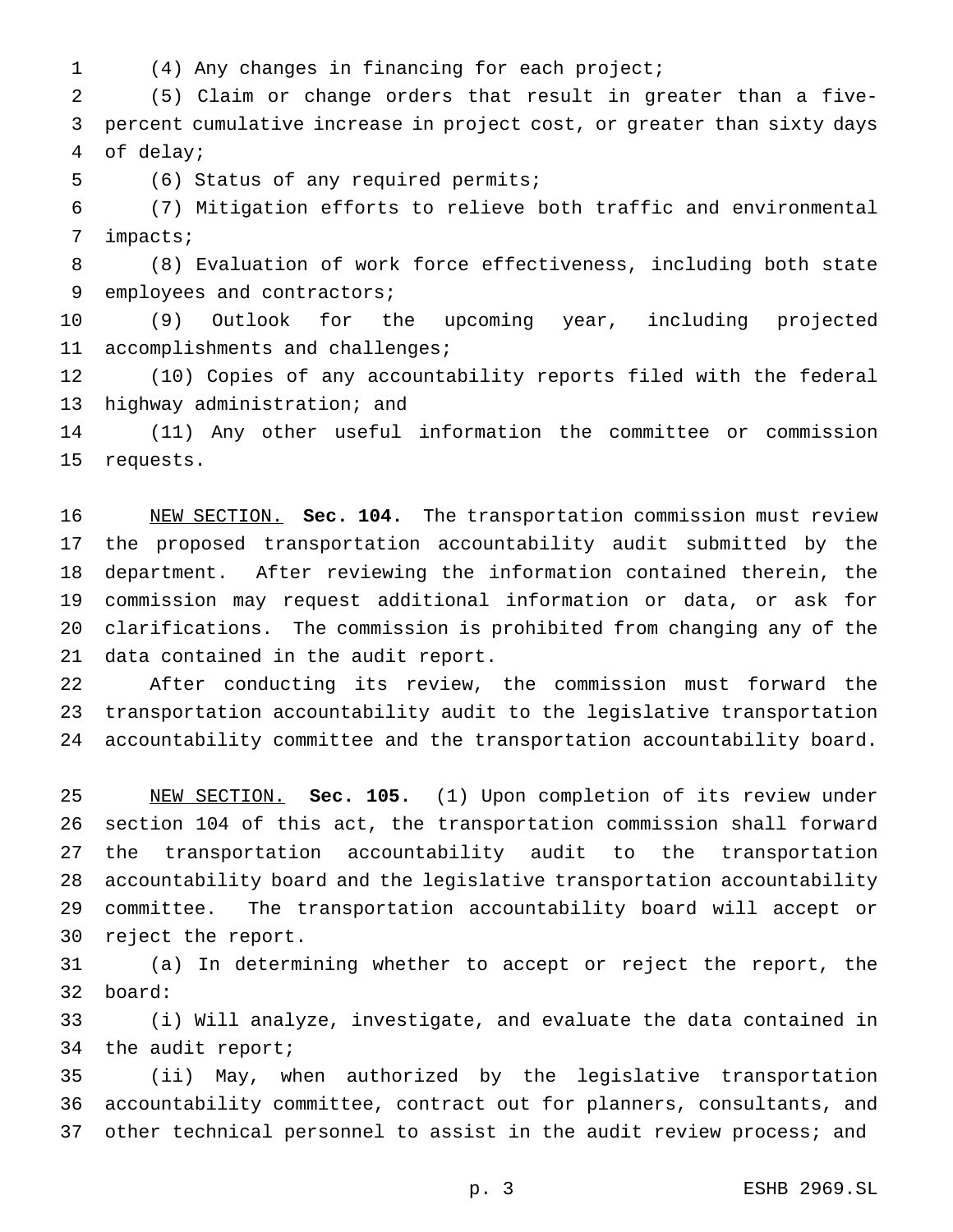(iii) May request additional information or data from the department of transportation.

 (b) As part of the evaluation process, the board may make recommendations to the legislative transportation accountability committee for efficiencies, savings, or improvements in the department's project management, accountability measures, or project delivery mechanisms.

 (2) After reviewing the report, the board must forward the transportation accountability audit and recommendations to the office of financial management and the legislative transportation accountability committee.

 (3) The legislative transportation accountability committee must make the transportation accountability audit report available to the public.

 (4) In addition to its regular staff, the legislative transportation accountability committee is authorized to contract out for planners, consultants, and other technical personnel to advise it, or the board at its request, in the performance of its duties, assist in the review of the transportation accountability audit, and to assist in other audits initiated by the committee.

 (5) Staff support to the board must be provided by the legislative transportation accountability committee, which shall provide professional support for the duties, functions, responsibilities, and activities of the board, including but not limited to information technology systems; data collection, processing, analysis, and reporting; project management; and office space, equipment, and secretarial support. The legislative evaluation and accountability program will provide data and information technology support consistent with the support currently supplied to existing legislative committees.

 NEW SECTION. **Sec. 106.** (1) The transportation accountability board is created.

 (2) The board will consist of no fewer than five and no more than nine members nominated by the governor, and selected by the legislative transportation accountability committee, for terms of four years, except that at least half the members initially appointed will be appointed for terms of two years. The members of the board must be chosen so the board will have experience and expertise relating to major civil engineering and construction works and facilities to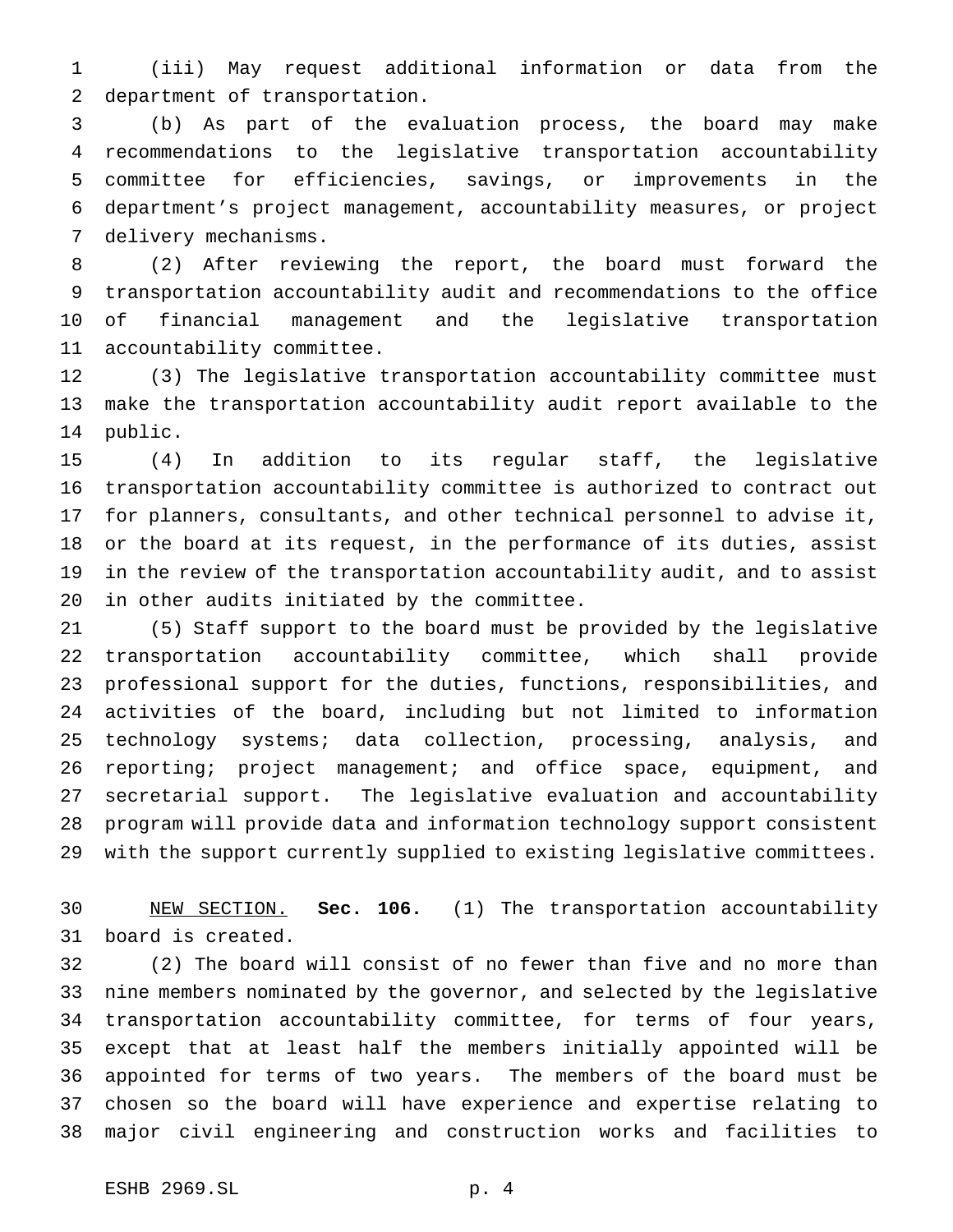include: (a) Design, estimating, contract packaging, and procurement; (b) construction means and methods and construction management and administration; (c) project finance, accounting, controls, and reporting; (d) procedures for obtaining permits and for assuring regulatory compliance; (e) dispute resolution; (f) construction work force training and safety; (g) general public administration; and (h) experience crafting and implementing environmental mitigation plans.

 (3) The legislative transportation accountability committee may not remove members from the board before the expiration of their terms unless for cause based upon a determination of incapacity, incompetence, neglect of duty, or malfeasance in office by the Thurston county superior court, upon petition and show cause proceedings brought for that purpose in that court and directed to the board member in question.

 (4) No member may be appointed for more than three consecutive terms.

 NEW SECTION. **Sec. 107.** (1) The board shall meet periodically. It may adopt its own rules and may establish its own procedures. It shall act collectively in harmony with recorded resolutions or motions adopted by a majority vote of the members. The board shall be compensated from the general appropriation for the legislative transportation accountability committee and in accordance with RCW 43.03.250.

 (2) Each member of the board will be compensated in accordance with RCW 43.03.250 and reimbursed for actual necessary traveling and other expenses in going to, attending, and returning from meetings of the board or that are incurred in the discharge of duties requested by the chairman. However, in no event may a board member be compensated in any year for more than one hundred twenty days, except the chairman may be compensated for not more than one hundred fifty days. Service on the board does not qualify as a service credit for the purposes of a public retirement system.

 (3) The board shall keep proper records and is subject to audit by the state auditor or other auditing entities.

 NEW SECTION. **Sec. 108.** Sections 101 through 107 of this act are each added to chapter 44.40 RCW.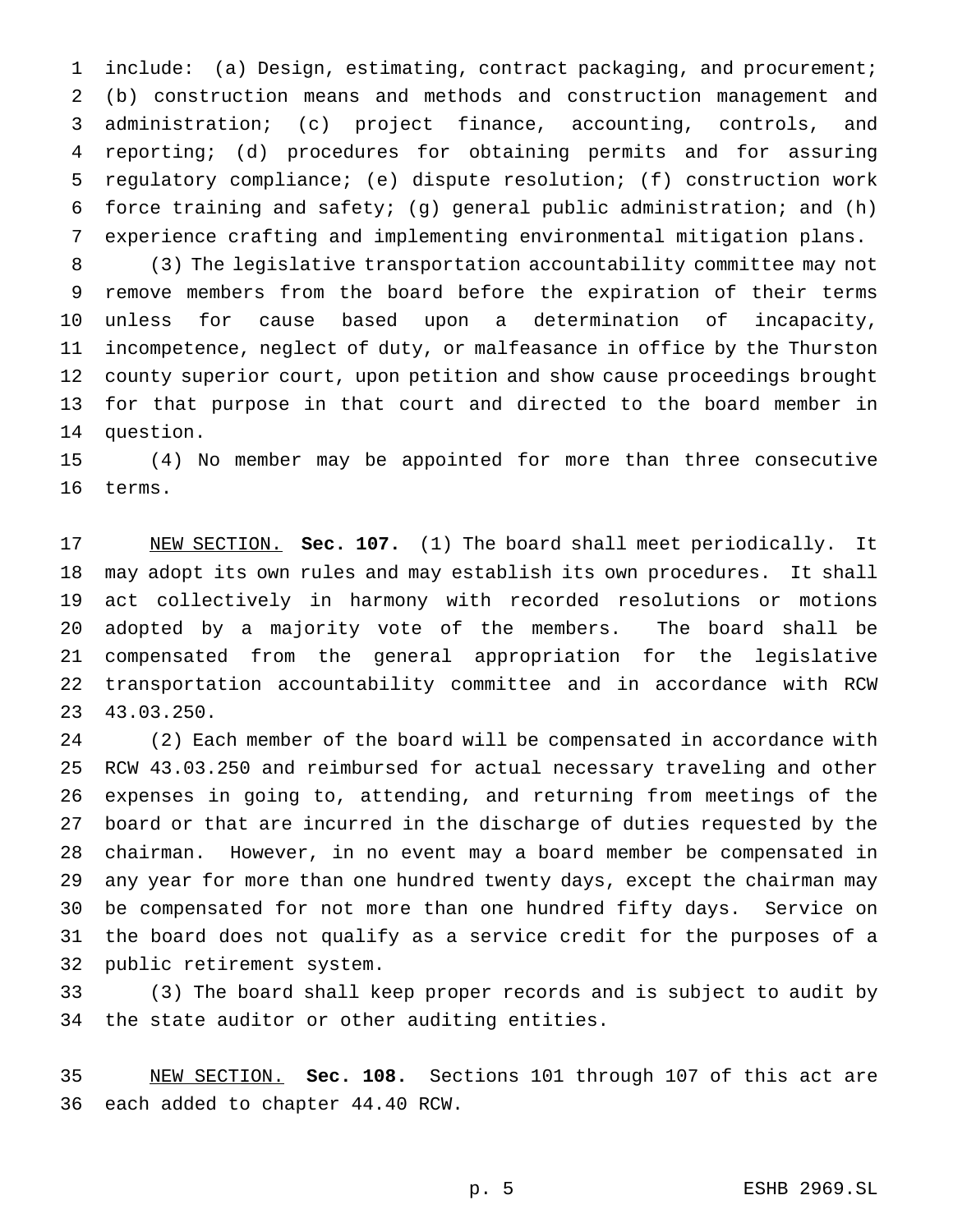**Sec. 109.** RCW 44.40.010 and 1999 sp.s. c 1 s 616 are each amended to read as follows:

 The joint fact-finding committee on highways, streets, and bridges originally created by chapter 111, Laws of 1947, recreated and renamed the joint committee on highways by chapter 3, Laws of 1963 extraordinary session, recreated and renamed the legislative transportation committee by chapter 87, Laws of 1980, is hereby 8 recreated and renamed the legislative transportation accountability committee. The renaming of said committee shall not affect any powers invested in it or its duties imposed upon it by any other statute. All appropriations made to the committee under its former name shall continue to be available to said committee as renamed, the legislative transportation accountability committee. The committee shall consist of twelve senators to be appointed by the president of the senate and twelve members of the house of representatives to be appointed by the speaker thereof. Not more than six members from each house may be from the same political party. A list of appointees shall be submitted before the close of each regular legislative session during an odd- numbered year or any successive special session convened by the governor or the legislature prior to the close of such regular session or successive special session(s) for confirmation of senate members, by the senate, and house members, by the house. Vacancies occurring shall be filled by the appointing authority. All vacancies must be filled from the same political party and from the same house as the member whose seat was vacated.

 ((On May 27, 1999, the president of the senate shall appoint an 27 additional senate member as provided by the 1999 amendment of this section. With the appointment of the additional member, the terms of 29 officers elected before May 27, 1999, are terminated, and the committee shall hold a new election of officers.))

 The committee shall adopt rules and procedures for its orderly operation.

 **Sec. 110.** RCW 44.40.013 and 2001 c 259 s 5 are each amended to read as follows:

35 The administration of the legislative transportation accountability committee is subject to RCW 44.04.260.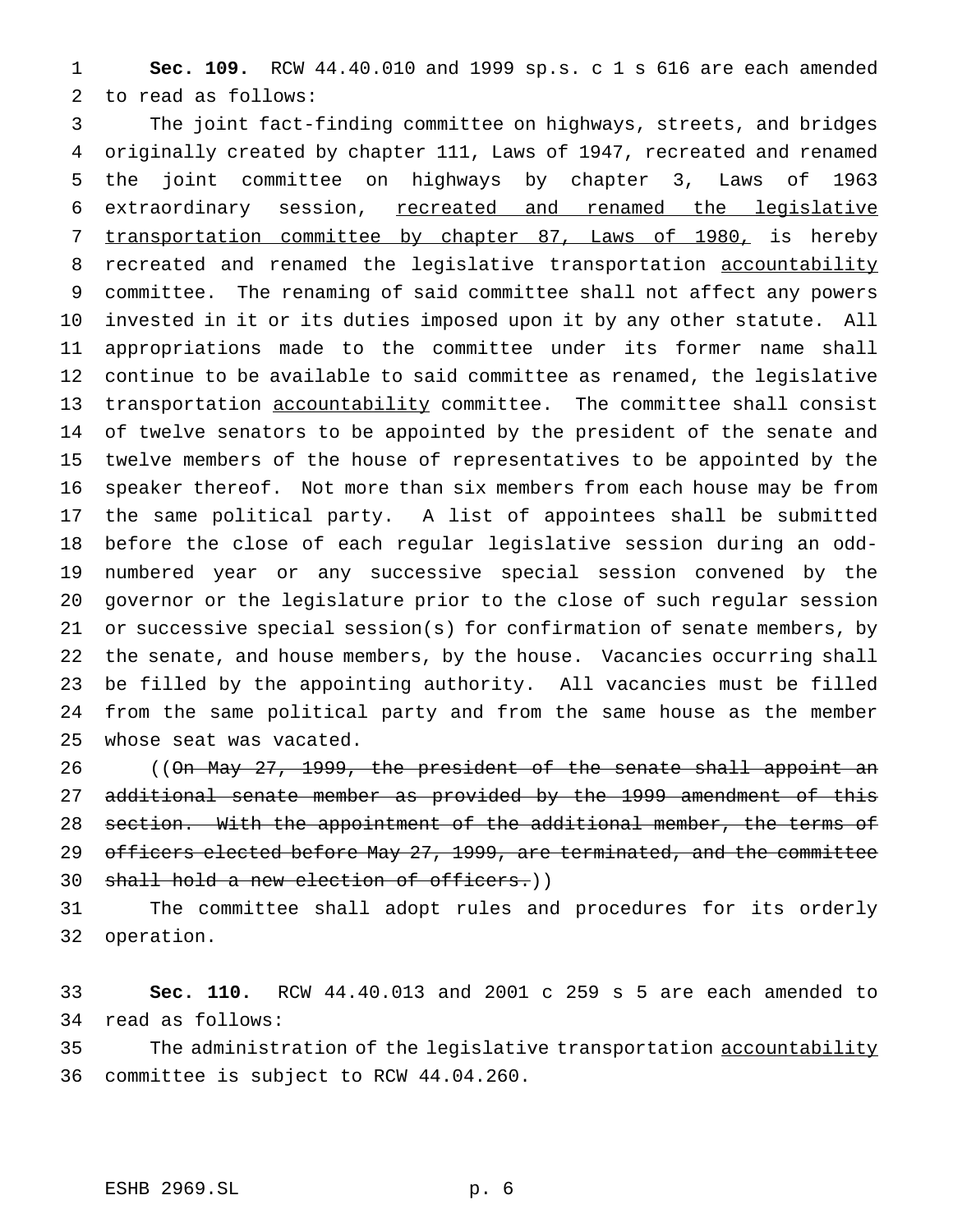**Sec. 111.** RCW 44.40.015 and 2001 c 259 s 6 are each amended to read as follows:

 The members of the legislative transportation accountability committee shall form an executive committee consisting of two members from each of the four major political caucuses, which will include the chair and vice-chair of the legislative transportation accountability committee. There will be four alternates to the executive committee, one from each of the four major political caucuses. Each alternate may represent a member from the same political caucus from which they were chosen when that member is absent, and have voting privileges during that absence.

 Subject to RCW 44.04.260, the executive committee is responsible for performing all general administrative and personnel duties assigned to it in the rules and procedures adopted by the committee, determining 15 the number of legislative transportation accountability committee staff, and other duties delegated to it by the committee. Except when those responsibilities are assumed by the legislative transportation accountability committee, and subject to RCW 44.04.260, the executive committee is responsible for adopting interim work plans and meeting schedules, approving all contracts signed on behalf of the committee, 21 and setting policies for legislative transportation accountability committee staff utilization.

 **Sec. 112.** RCW 44.40.020 and 1996 c 129 s 9 are each amended to read as follows:

 (1) The committee is authorized and directed to continue its studies and for that purpose shall have the powers set forth in chapter 111, Laws of 1947. The committee is further authorized to make studies related to bills assigned to the house and senate transportation committees and such other studies as provided by law. The executive committee of the committee may assign responsibility for all or part of the conduct of studies to the house and/or senate transportation committees.

 (2) The committee may review and approve franchise agreements entered into by the department of transportation under RCW ((43.51.113)) 79A.05.125.

 **Sec. 113.** RCW 44.40.025 and 1996 c 288 s 49 are each amended to read as follows: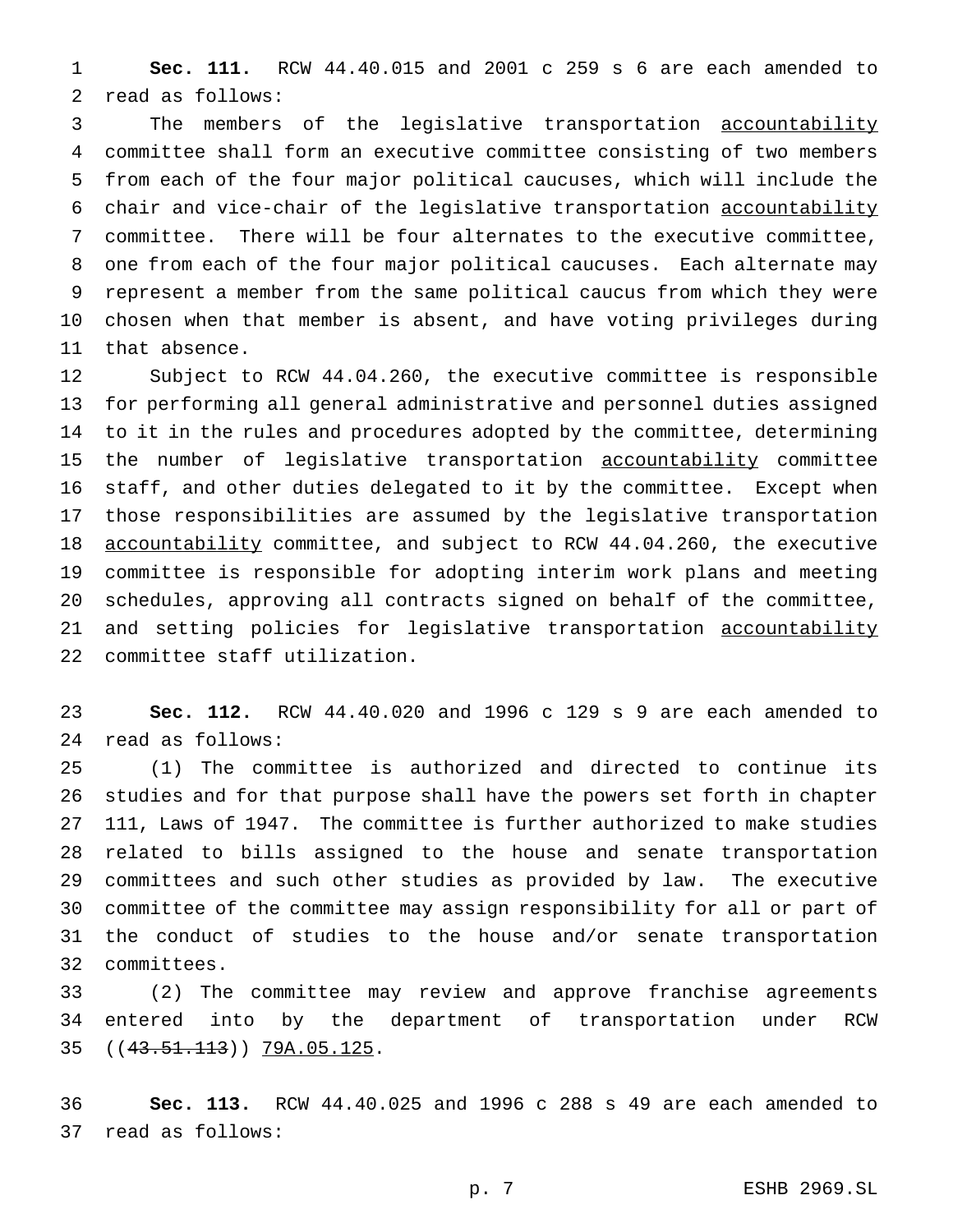In addition to the powers and duties authorized in RCW 44.40.020, the committee and the standing committees on transportation of the house and senate shall, in coordination with the joint legislative audit and review committee, the legislative evaluation and accountability program committee, and the ways and means committees of the senate and house of representatives, ascertain, study, and/or analyze all available facts and matters relating or pertaining to sources of revenue, appropriations, expenditures, and financial condition of the motor vehicle fund and accounts thereof, the highway safety fund, and all other funds or accounts related to transportation programs of the state.

 The joint legislative audit and review committee, the legislative evaluation and accountability program committee, and the ways and means committees of the senate and house of representatives shall coordinate 15 their activities with the legislative transportation accountability committee in carrying out the committees' powers and duties under chapter 43.88 RCW in matters relating to the transportation programs of the state.

 **Sec. 114.** RCW 44.40.030 and 1982 c 227 s 17 are each amended to read as follows:

 In addition to the powers and duties heretofore conferred upon it, 22 the legislative transportation accountability committee may participate in: (1) The activities of committees of the council of state governments concerned with transportation activities; (2) activities of the national committee on uniform traffic laws and ordinances; (3) any interstate reciprocity or proration meetings designated by the department of licensing; and (4) such other organizations as it deems necessary and appropriate.

 **Sec. 115.** RCW 44.40.040 and 2001 c 259 s 7 are each amended to read as follows:

31 The members of the legislative transportation accountability committee and the house and senate transportation committees shall receive allowances while attending meetings of the committees or subcommittees and while engaged in other authorized business of the committees as provided in RCW 44.04.120. Subject to RCW 44.04.260, all expenses incurred by the committee, and the house and senate transportation committees, including salaries of employees of the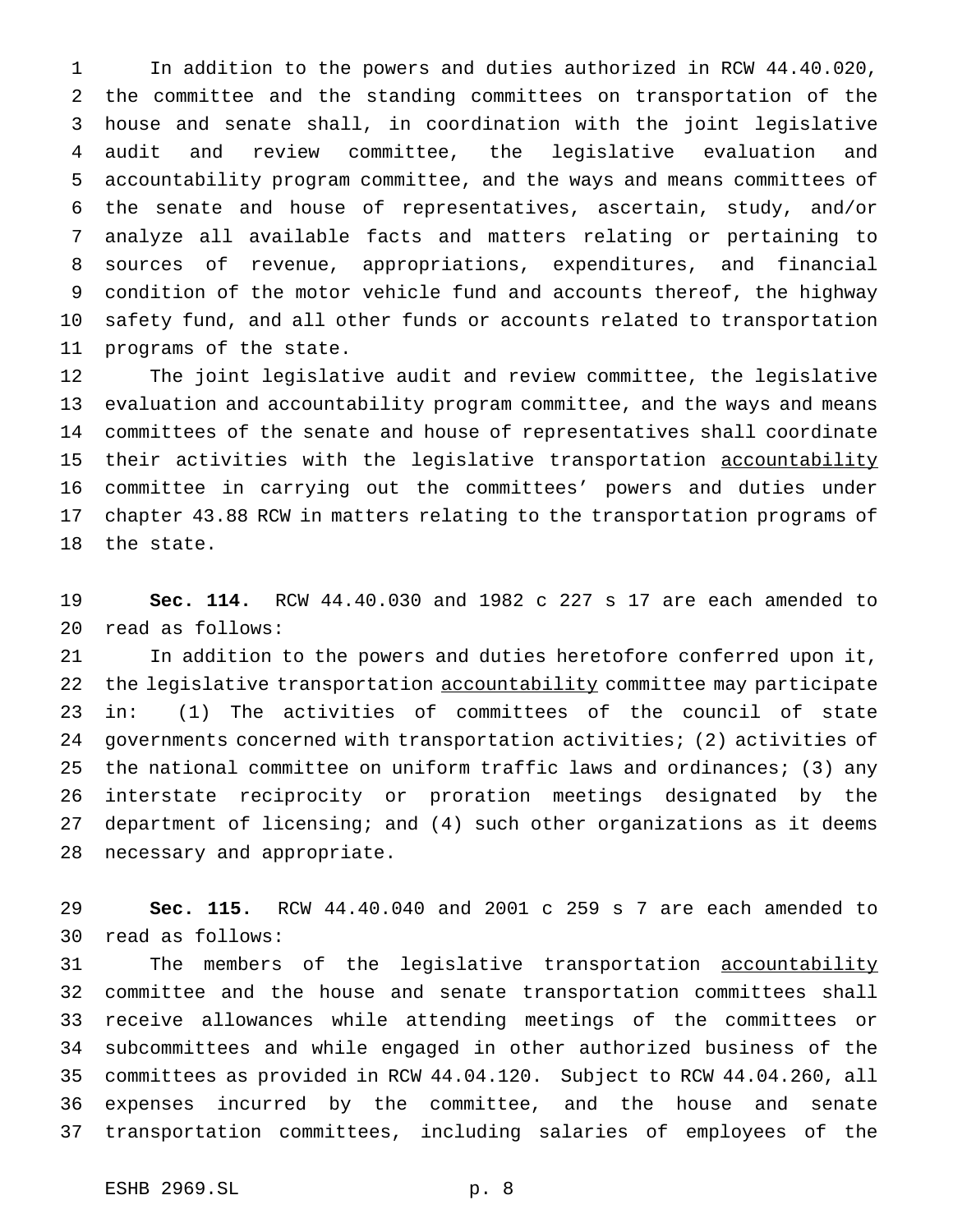legislative transportation accountability committee, shall be paid upon voucher forms as provided by the office of financial management and signed by the chairman or vice chairman or authorized designee of the chairman of the committee, and the authority of said chairman or vice chairman to sign vouchers shall continue until their successors are selected. Vouchers may be drawn upon funds appropriated for the expenses of the committee.

 **Sec. 116.** RCW 44.40.070 and 1998 c 245 s 87 are each amended to read as follows:

 Prior to October 1st of each even-numbered year all state agencies whose major programs consist of transportation activities, including the department of transportation, the transportation improvement board, the Washington state patrol, the department of licensing, the traffic safety commission, the county road administration board, and the board of pilotage commissioners, shall adopt or revise, after consultation 16 with the legislative transportation accountability committee, a comprehensive six-year program and financial plan for all transportation activities under each agency's jurisdiction.

 The comprehensive six-year program and financial plan shall state the general objectives and needs of each agency's major transportation programs, including workload and performance estimates.

 **Sec. 117.** RCW 44.40.090 and 2001 c 259 s 8 are each amended to read as follows:

 Subject to RCW 44.04.260, powers and duties enumerated by this chapter shall be delegated to the senate and house transportation committees during periods when the legislative transportation 27 accountability committee is not appointed.

 **Sec. 118.** RCW 44.40.100 and 2001 c 259 s 9 are each amended to read as follows:

 Subject to RCW 44.04.260, the legislative transportation 31 accountability committee and the senate and house transportation committees may enter into contracts on behalf of the state to carry out 33 the purposes of this chapter; and it or they may act for the state in the initiation of or participation in any multigovernmental program relative to transportation planning or programming; and it or they may enter into contracts to receive federal or other funds, grants, or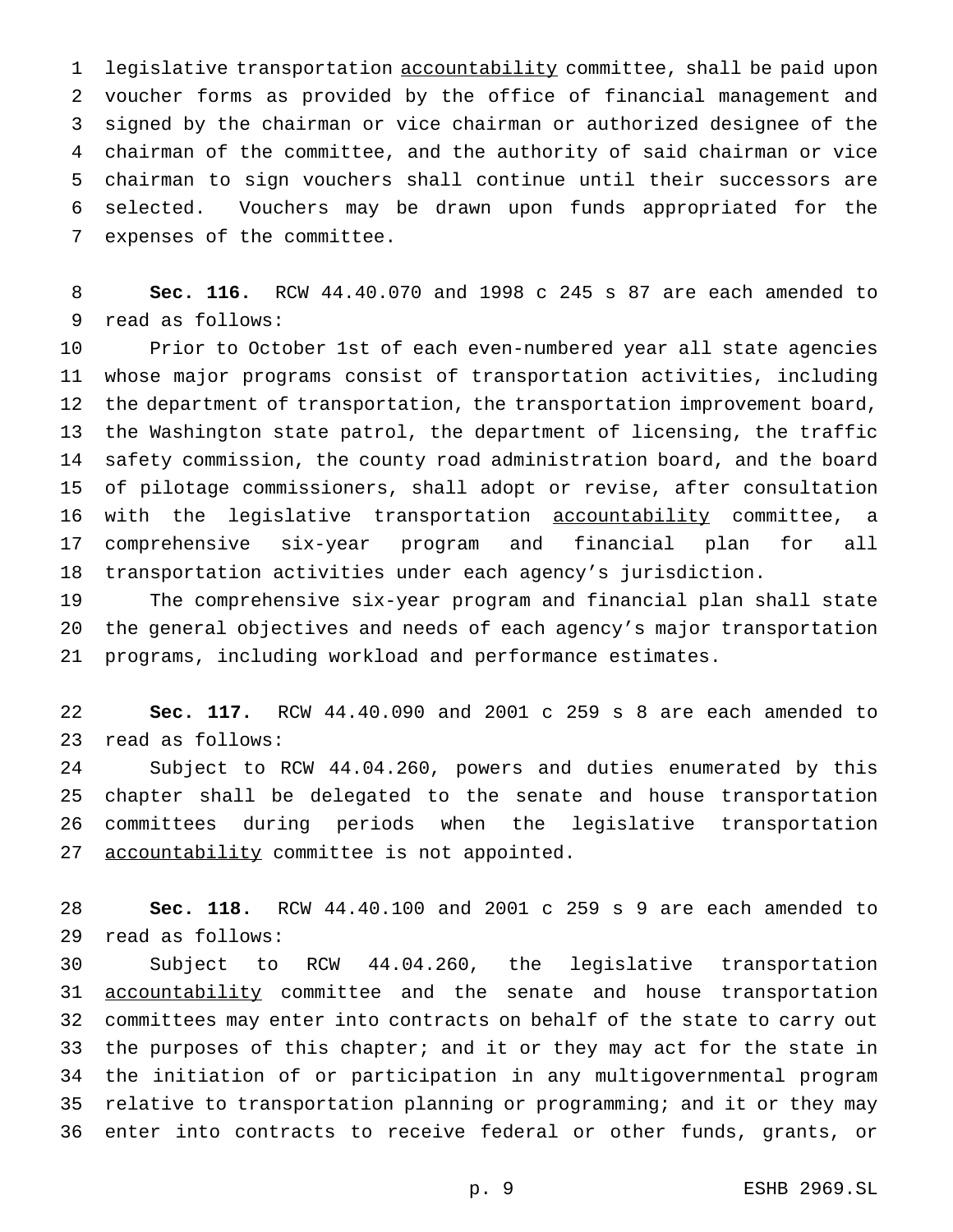gifts to carry out said purposes and to be used in preference to or in combination with state funds. When federal or other funds are received, they shall be deposited with the state treasurer and thereafter expended only upon approval by the committee or committees.

 **Sec. 119.** RCW 44.40.140 and 1983 c 212 s 2 are each amended to read as follows:

 Prior to the start of each regular legislative session in an odd-8 numbered year, the legislative transportation accountability committee shall review the policy of the state concerning fees imposed on nonpolluting fuels under RCW 82.38.075, and shall report its findings and recommendations for change, if any, to the legislature.

 **Sec. 120.** RCW 44.40.150 and 1998 c 245 s 88 are each amended to read as follows:

 (1) The legislative transportation accountability committee shall undertake a study and develop recommendations for legislative and executive consideration that will:

 (a) Increase the efficiency and effectiveness of state transportation programs and reduce costs;

 (b) Enhance the accountability and organizational soundness of all 20 transportation modes;

 (c) Encourage better communication between local jurisdictions and the department of transportation in developing engineering plans and subsequent construction projects;

 (d) Encourage private sector support and financial participation in project development and construction of transportation projects;

 (e) Develop long-range goals that reflect changing technology and state-of-the-art advancements in transportation;

 (f) Explore alternatives for the establishment of an integrated and balanced multimodal statewide transportation system to meet the needs of the 21st century; and

 (g) Explore ways to reduce the demand on the transportation system and more effectively use the existing system.

 The committee may study other transportation needs and problems and make further recommendations.

 (2) The office of financial management and the department of transportation shall provide staff support as required by the 37 legislative transportation accountability committee in developing the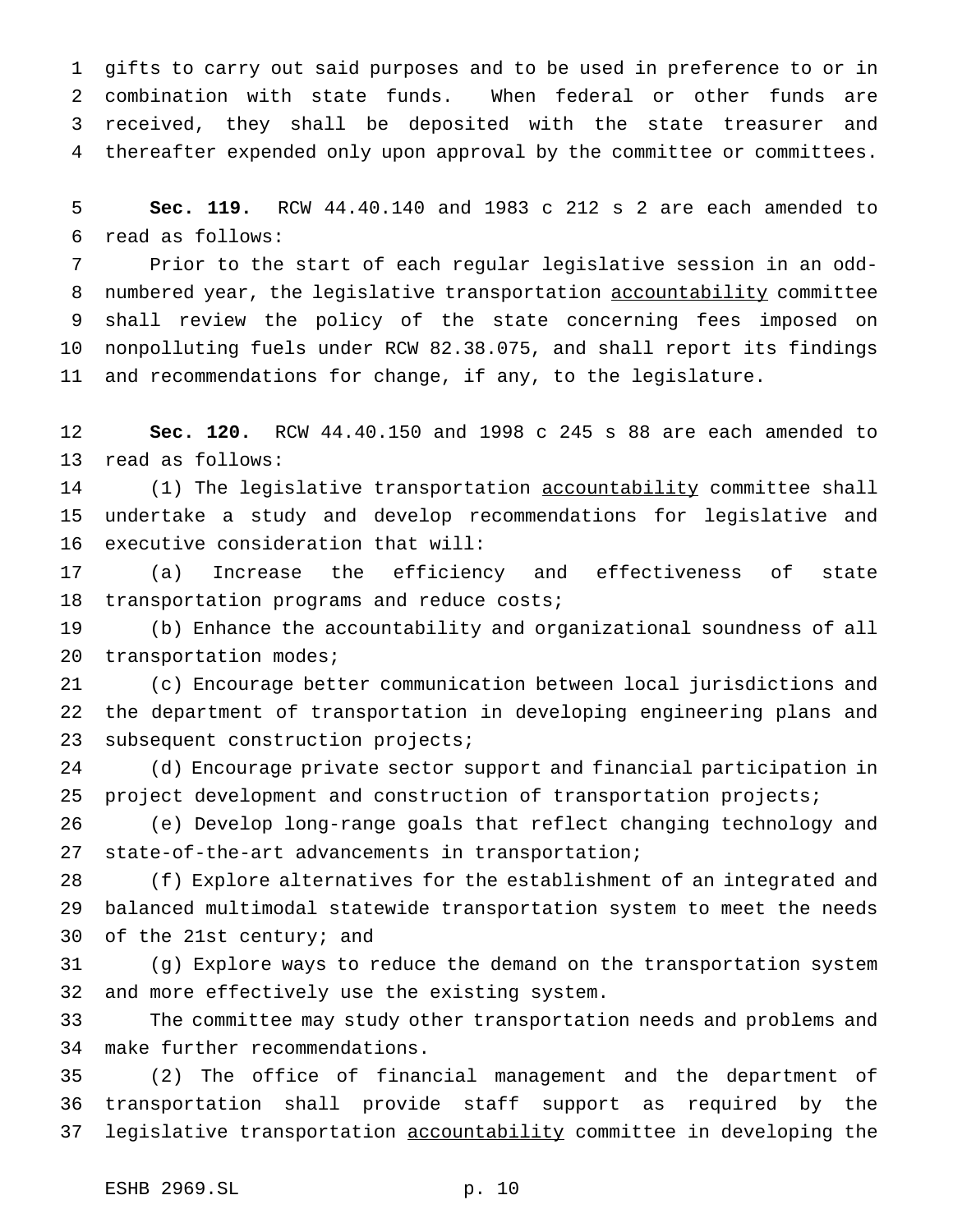recommendations. To the extent permitted by law, all agencies of the state shall cooperate fully with the legislative transportation accountability committee in carrying out its duties under this section. (3) The legislative transportation accountability committee may receive and expend gifts, grants, and endowments from private sector sources to carry out the purpose of this section.

## **PART II - LICENSE FEES**

 NEW SECTION. **Sec. 201.** A new section is added to chapter 46.04 RCW to read as follows:

 "Gross weight portion of the current combined licensing fees" means the amounts listed in RCW 46.16.070, Schedule A, less twenty-five dollars and seventy-five cents, and the amounts listed in Schedule B, less twenty-five dollars and seventy-five cents and less an additional ninety dollars if the requested gross weight is over forty thousand pounds.

 **Sec. 202.** RCW 46.16.070 and 1994 c 262 s 8 are each amended to read as follows:

 (1) In lieu of all other vehicle licensing fees, unless 19 specifically exempt, and in addition to ((the excise tax prescribed in 20 chapter 82.44 RCW and)) the mileage fees prescribed for buses and stages in RCW 46.16.125, there shall be paid and collected annually for each truck, motor truck, truck tractor, road tractor, tractor, bus, auto stage, or for hire vehicle with seating capacity of more than six, based upon the declared combined gross weight or declared gross weight 25 ((thereof pursuant to the provisions of)) under chapter 46.44 RCW, the following licensing fees by such gross weight:

| 27  | DECLARED GROSS WEIGHT SCHEDULE A | <b>SCHEDULE B</b> |
|-----|----------------------------------|-------------------|
| -28 | 4,000 lbs. \$ 37.00 \$ \$        | 37.00             |
| 29  | 6,000 lbs. \$ 44.00 \$           | 44.00             |
| 30  | 8,000 lbs. \$ 55.00 \$ \$        | 55.00             |
| 31  | 10,000 lbs. \$ 62.00 \$          | 62.00             |
| 32  | 12,000 lbs. \$ 72.00 \$ \$       | 72.00             |
| 33  | 14,000 lbs. \$ 82.00 \$ \$       | 82.00             |
| 34  | 16,000 lbs. \$ 92.00 \$ \$       | 92.00             |
| 35  | 18,000 lbs. \$ 137.00 \$ 137.00  |                   |
| 36  | 20,000 lbs. \$ 152.00 \$ 152.00  |                   |
| 37  | 22.000 lbs. \$ 164.00 \$ 164.00  |                   |
| 38  | 24,000 lbs. \$ 177.00 \$ 177.00  |                   |
|     |                                  |                   |

p. 11 ESHB 2969.SL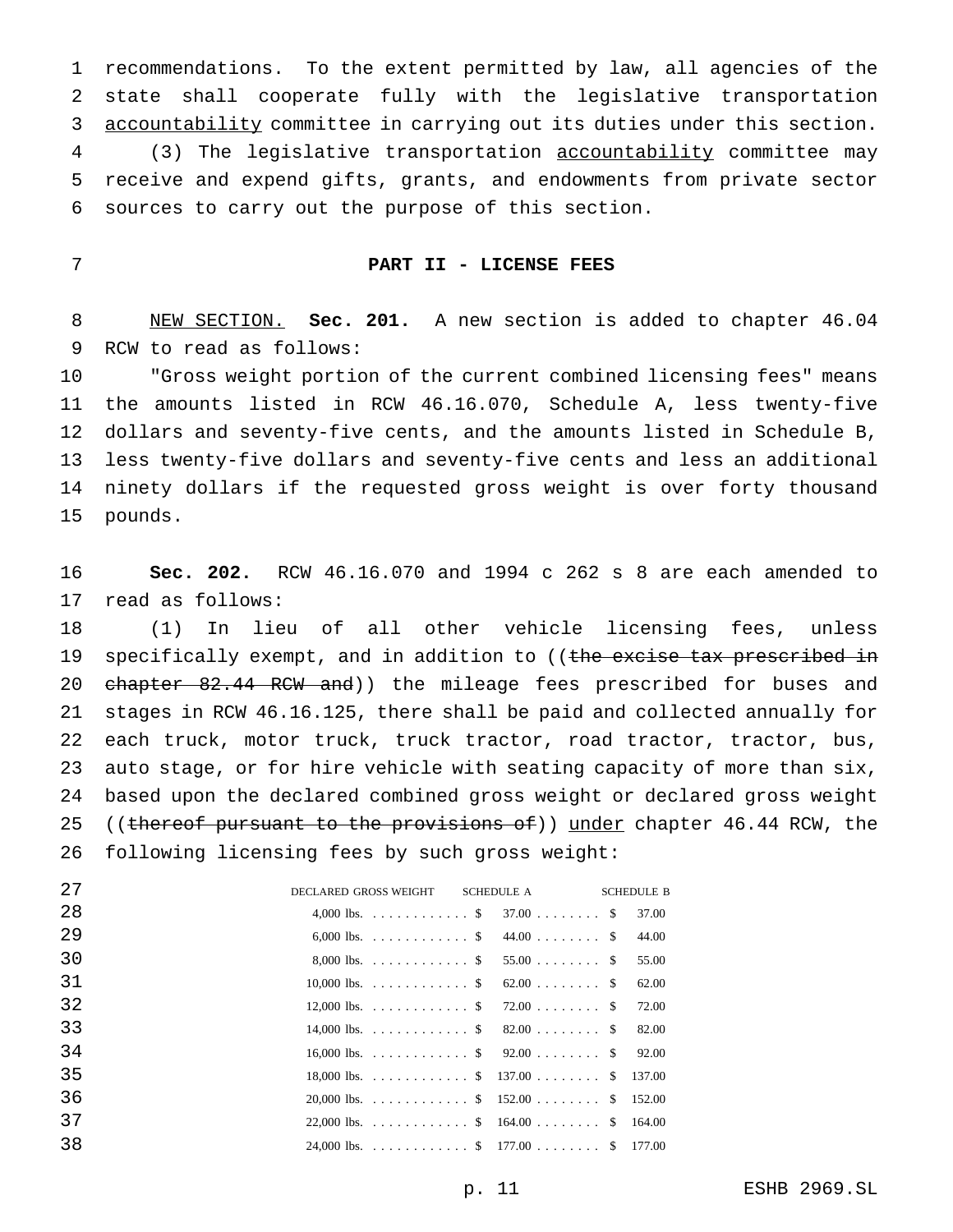| 1  |               | $26,000$ lbs.                                                                                                                                                                                                                                                                               | -S | $187.00$           | S             | 187.00      |
|----|---------------|---------------------------------------------------------------------------------------------------------------------------------------------------------------------------------------------------------------------------------------------------------------------------------------------|----|--------------------|---------------|-------------|
| 2  |               | $28,000$ lbs.                                                                                                                                                                                                                                                                               | -S | 220.00             | S             | 220.00      |
| 3  |               | $30,000$ lbs.                                                                                                                                                                                                                                                                               | -S | $253.00$           | <sup>\$</sup> | 253.00      |
| 4  |               | $32,000$ lbs.                                                                                                                                                                                                                                                                               | -S | $304.00$           | <sup>\$</sup> | 304.00      |
| 5  |               | $34,000$ lbs.                                                                                                                                                                                                                                                                               | -S | 323.00             | \$            | 323.00      |
| 6  | 36,000 lbs.   | .                                                                                                                                                                                                                                                                                           | S  | 350.00             | S             | 350.00      |
| 7  |               | $38,000$ lbs.                                                                                                                                                                                                                                                                               | -S | 384.00             | <sup>\$</sup> | 384.00      |
| 8  | 40,000 lbs.   | .                                                                                                                                                                                                                                                                                           | -S | 439.00             | S             | 439.00      |
| 9  |               | 42,000 lbs. $\ldots \ldots \ldots \ldots$                                                                                                                                                                                                                                                   | -S | 456.00             | \$            | 546.00      |
| 10 |               | 44,000 lbs. $\ldots \ldots \ldots$                                                                                                                                                                                                                                                          | S  | 466.00             | S             | 556.00      |
| 11 |               | $46,000$ lbs.                                                                                                                                                                                                                                                                               | -S | $501.00$           | <sup>\$</sup> | 591.00      |
| 12 | 48,000 lbs.   | .                                                                                                                                                                                                                                                                                           | -S | $522.00$           | S             | 612.00      |
| 13 |               | 50,000 lbs. $\ldots \ldots \ldots \ldots$                                                                                                                                                                                                                                                   | -S | 566.00             | \$            | 656.00      |
| 14 | 52,000 lbs.   | .                                                                                                                                                                                                                                                                                           | S  | $595.00$           | S             | 685.00      |
| 15 | 54,000 lbs.   | .                                                                                                                                                                                                                                                                                           | -S | 642.00             | \$            | 732.00      |
| 16 | 56,000 lbs.   | .                                                                                                                                                                                                                                                                                           | -S | $677.00$           | S             | 767.00      |
| 17 |               | $58,000$ lbs.                                                                                                                                                                                                                                                                               | S  | 704.00             | \$            | 794.00      |
| 18 | $60,000$ lbs. | .                                                                                                                                                                                                                                                                                           | S  | $750.00$           | \$            | 840.00      |
| 19 |               | 62,000 lbs. $\ldots \ldots \ldots \ldots$                                                                                                                                                                                                                                                   | S  | 804.00             | \$            | 894.00      |
| 20 | 64,000 lbs.   | .                                                                                                                                                                                                                                                                                           | S  | 822.00             | \$            | 912.00      |
| 21 |               | 66,000 lbs. $\ldots \ldots \ldots \ldots$                                                                                                                                                                                                                                                   | S  | 915.00             |               | \$1,005.00  |
| 22 |               | $68,000$ lbs.                                                                                                                                                                                                                                                                               | \$ | 954.00             |               | \$1,044.00  |
| 23 | 70,000 lbs.   | .                                                                                                                                                                                                                                                                                           |    | $$1,027.00$        |               | \$1,117.00  |
| 24 | 72,000 lbs.   | $\mathcal{L} \left( \mathcal{L} \left( \mathcal{L} \right) \right) \left( \mathcal{L} \left( \mathcal{L} \right) \right) \left( \mathcal{L} \left( \mathcal{L} \right) \right) \left( \mathcal{L} \left( \mathcal{L} \right) \right) \left( \mathcal{L} \left( \mathcal{L} \right) \right)$ |    | $$1,098.00$        |               | \$1,188.00  |
| 25 |               | 74,000 lbs. $\ldots \ldots \ldots \ldots$                                                                                                                                                                                                                                                   |    | \$1,193.00         |               | \$1,283.00  |
| 26 |               | $76,000$ lbs.                                                                                                                                                                                                                                                                               |    | $$1,289.00$        |               | \$1,379.00  |
| 27 | 78,000 lbs.   | .                                                                                                                                                                                                                                                                                           |    | \$1,407.00         |               | \$1,497.00  |
| 28 | 80,000 lbs.   | .                                                                                                                                                                                                                                                                                           |    | $$1,518.00 \ldots$ |               | \$1,608.00  |
| 29 | 82,000 lbs.   | $\ldots \ldots \ldots \quad $1,623.00 \ldots \ldots$                                                                                                                                                                                                                                        |    |                    |               | \$1,713.00  |
| 30 |               | 84,000 lbs. \$ 1,728.00                                                                                                                                                                                                                                                                     |    |                    |               | \$1,818.00  |
| 31 |               | 86,000 lbs. \$ 1,833.00                                                                                                                                                                                                                                                                     |    |                    |               | \$1,923.00  |
| 32 |               | 88,000 lbs. \$ 1,938.00                                                                                                                                                                                                                                                                     |    |                    |               | \$2,028.00  |
| 33 |               | 90,000 lbs. \$ 2,043.00                                                                                                                                                                                                                                                                     |    |                    |               | \$2,133.00  |
| 34 |               | 92,000 lbs. \$ 2,148.00                                                                                                                                                                                                                                                                     |    |                    |               | \$ 2,238.00 |
| 35 |               | 94,000 lbs. \$ 2,253.00                                                                                                                                                                                                                                                                     |    |                    |               | \$ 2,343.00 |
| 36 |               | 96,000 lbs. \$ 2,358.00                                                                                                                                                                                                                                                                     |    |                    |               | \$ 2,448.00 |
| 37 |               | 98,000 lbs. \$ 2,463.00                                                                                                                                                                                                                                                                     |    |                    |               | \$ 2,553.00 |
| 38 |               | 100,000 lbs. \$ 2,568.00                                                                                                                                                                                                                                                                    |    |                    |               | \$ 2,658.00 |
| 39 |               | 102,000 lbs. \$ 2,673.00                                                                                                                                                                                                                                                                    |    |                    |               | \$ 2,763.00 |
| 40 |               | 104,000 lbs. \$ 2,778.00                                                                                                                                                                                                                                                                    |    |                    |               | \$2,868.00  |
| 41 |               | 105,500 lbs. \$ 2,883.00                                                                                                                                                                                                                                                                    |    |                    |               | \$2,973.00  |
|    |               |                                                                                                                                                                                                                                                                                             |    |                    |               |             |

 Schedule A applies to vehicles either used exclusively for hauling logs or that do not tow trailers. Schedule B applies to vehicles that tow trailers and are not covered under Schedule A.

45 (2) Every truck, motor truck, truck tractor, and tractor exceeding 6,000 pounds empty scale weight registered under chapter 46.16, 46.87,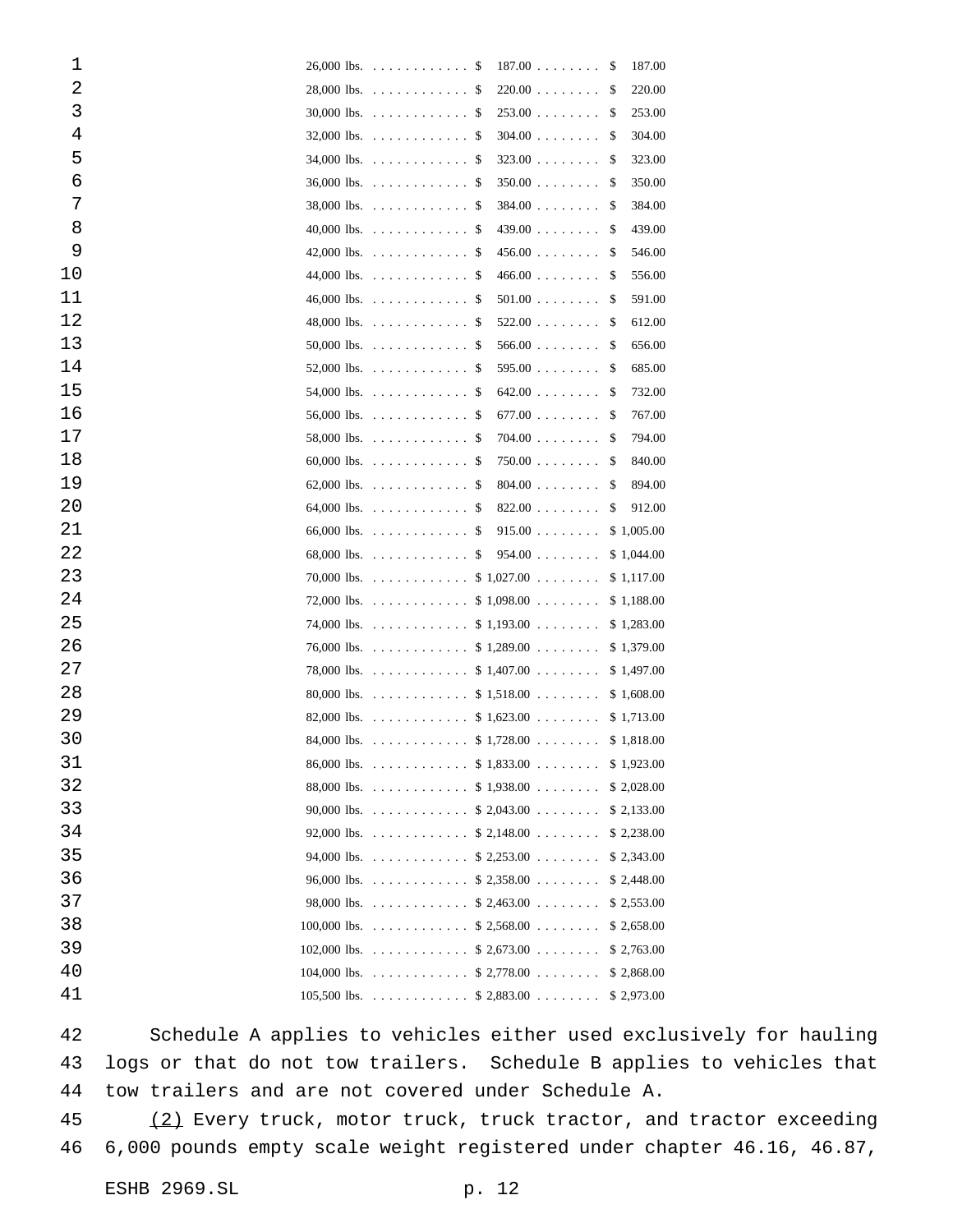or 46.88 RCW shall be licensed for not less than one hundred fifty percent of its empty weight unless the amount would be in excess of the legal limits prescribed for such a vehicle in RCW 46.44.041 or 46.44.042, in which event the vehicle shall be licensed for the maximum weight authorized for such a vehicle or unless the vehicle is used only for the purpose of transporting any well drilling machine, air compressor, rock crusher, conveyor, hoist, donkey engine, cook house, tool house, bunk house, or similar machine or structure attached to or made a part of such vehicle.

 (3)(a) Beginning with all motor vehicle registrations that are due 11 or become due on January 1, 2003, there will be paid and collected 12 annually a fifteen percent surcharge on the gross weight portion of the combined licensing fees in effect January 1, 2002, for vehicles with a 14 licensed gross weight over ten thousand pounds.

 (b) Beginning with all motor vehicle registrations that are due or become due on January 1, 2004, and thereafter, there will be paid and 17 collected annually a thirty percent surcharge on the gross weight portion of the combined licensing fees in effect January 1, 2002, for 19 vehicles with a licensed gross weight over ten thousand pounds.

 (4) The following provisions apply when increasing gross or combined gross weight for a vehicle licensed under this section:

 (a) The new license fee will be one-twelfth of the fee listed above for the new gross weight, multiplied by the number of months remaining in the period for which licensing fees have been paid, including the month in which the new gross weight is effective.

 (b) Upon surrender of the current certificate of registration or cab card, the new licensing fees due shall be reduced by the amount of the licensing fees previously paid for the same period for which new fees are being charged.

30  $((+2))$  (5) The proceeds from the fees collected under ((subsection 31  $(1)$  of)) this section shall be distributed in accordance with RCW 46.68.035.

 **Sec. 203.** RCW 46.68.035 and 2000 2nd sp.s. c 4 s 8 are each amended to read as follows:

 All proceeds from combined vehicle licensing fees received by the director for vehicles licensed under RCW 46.16.070 and 46.16.085 shall be forwarded to the state treasurer to be distributed into accounts according to the following method: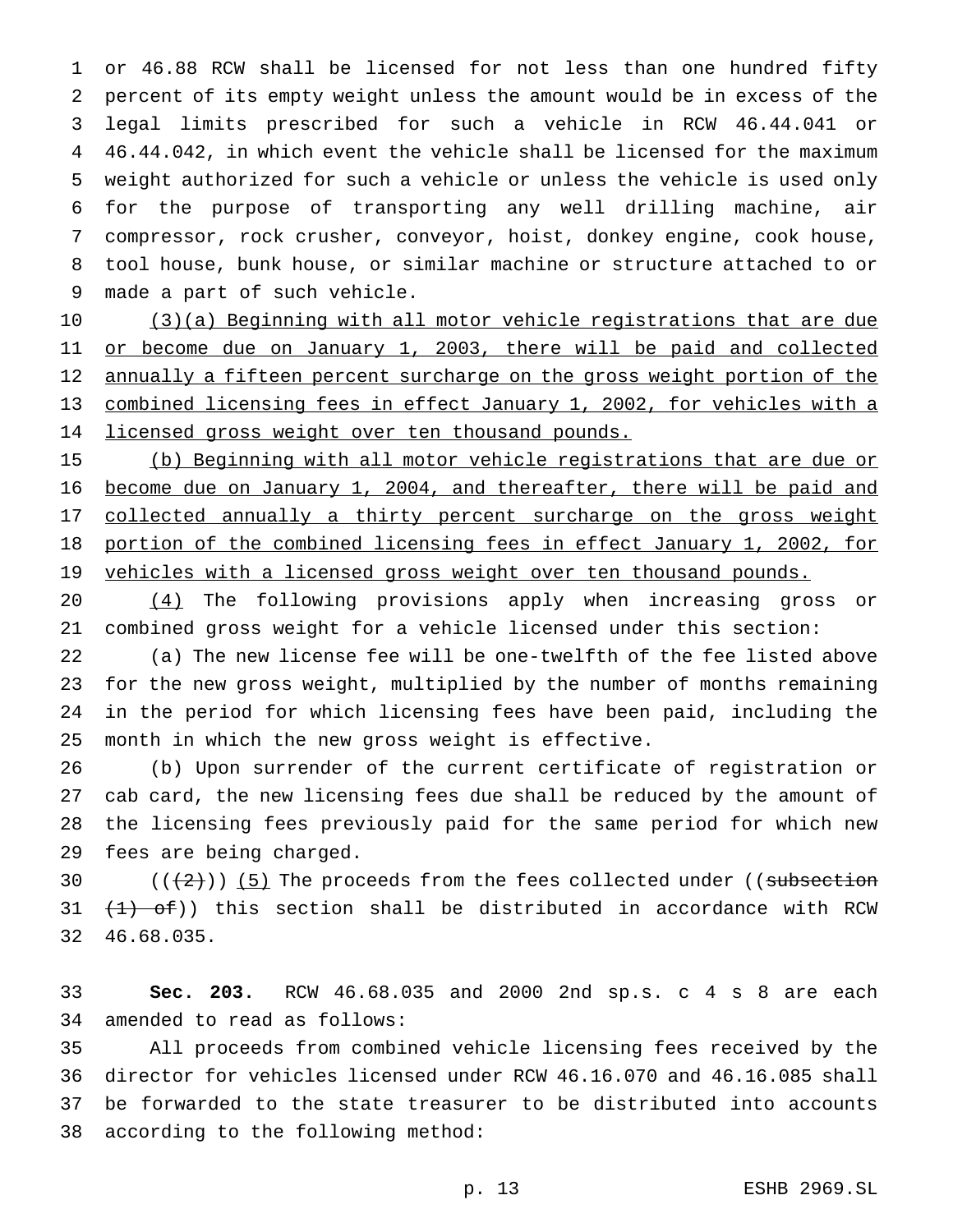(1) The sum of two dollars for each vehicle shall be deposited into the multimodal transportation account, except that for each vehicle registered by a county auditor or agent to a county auditor pursuant to RCW 46.01.140, the sum of two dollars shall be credited to the current county expense fund.

 (2) The proceeds from the surcharge collected under RCW 46.16.070(3) must be deposited into the motor vehicle account.

8 (3) The remainder shall be distributed as follows:

 (a) 23.677 percent shall be deposited into the state patrol highway 10 account of the motor vehicle fund;

 (b) 1.521 percent shall be deposited into the Puget Sound ferry 12 operations account of the motor vehicle fund; and

 (c) The remaining proceeds shall be deposited into the motor vehicle fund.

 NEW SECTION. **Sec. 204.** A new section is added to chapter 46.68 RCW to read as follows:

 The freight mobility account is created in the state treasury. Money in the account may be spent only after appropriation. Expenditures from the account may be used only for the purpose of roadway improvement projects to facilitate freight movement.

 **Sec. 205.** RCW 43.84.092 and 2001 2nd sp.s. c 14 s 608, 2001 c 273 s 6, 2001 c 141 s 3, and 2001 c 80 s 5 are each reenacted and amended to read as follows:

 (1) All earnings of investments of surplus balances in the state treasury shall be deposited to the treasury income account, which account is hereby established in the state treasury.

 (2) The treasury income account shall be utilized to pay or receive funds associated with federal programs as required by the federal cash management improvement act of 1990. The treasury income account is subject in all respects to chapter 43.88 RCW, but no appropriation is required for refunds or allocations of interest earnings required by the cash management improvement act. Refunds of interest to the federal treasury required under the cash management improvement act fall under RCW 43.88.180 and shall not require appropriation. The office of financial management shall determine the amounts due to or from the federal government pursuant to the cash management improvement act. The office of financial management may direct transfers of funds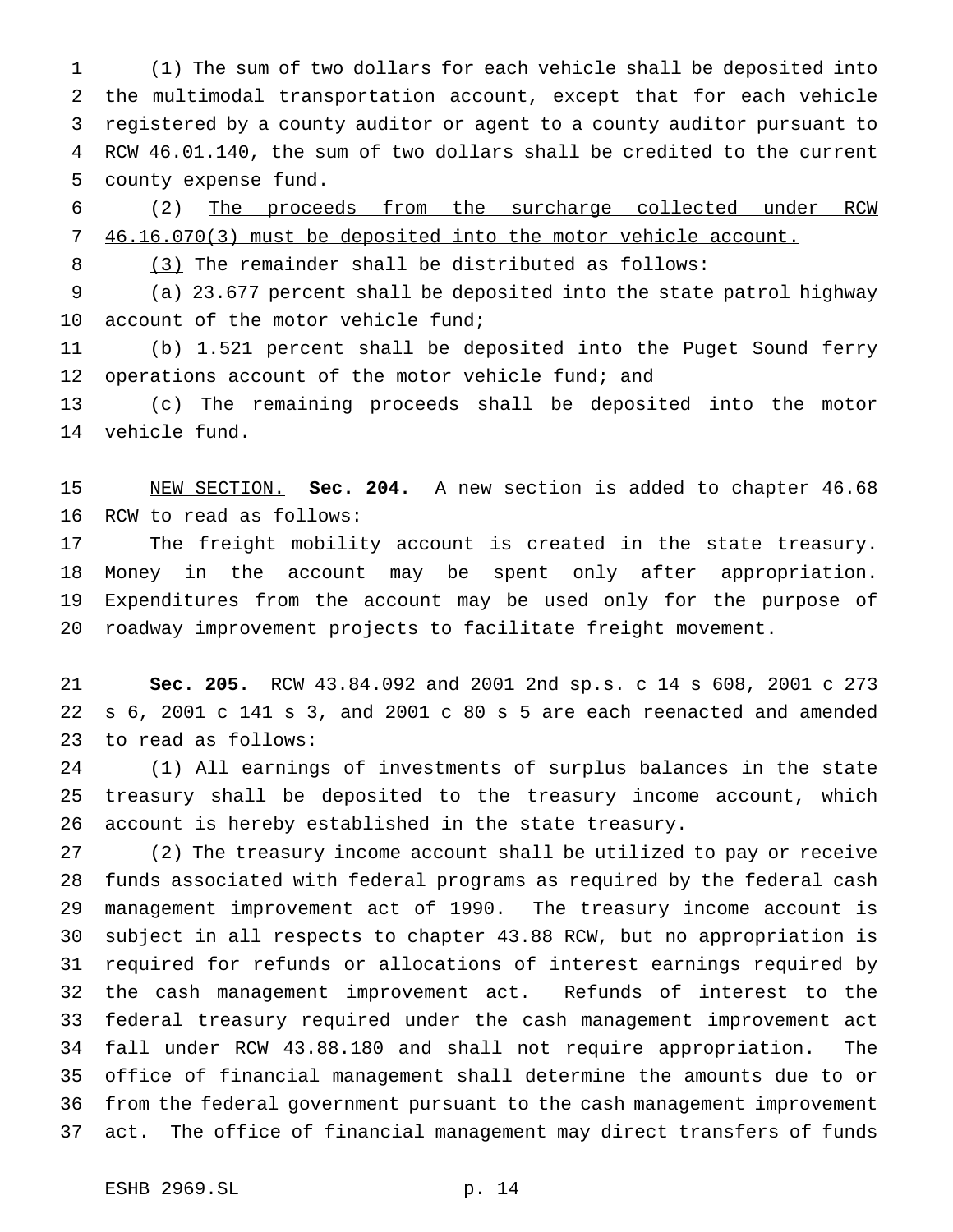between accounts as deemed necessary to implement the provisions of the cash management improvement act, and this subsection. Refunds or allocations shall occur prior to the distributions of earnings set forth in subsection (4) of this section.

 (3) Except for the provisions of RCW 43.84.160, the treasury income account may be utilized for the payment of purchased banking services on behalf of treasury funds including, but not limited to, depository, safekeeping, and disbursement functions for the state treasury and affected state agencies. The treasury income account is subject in all respects to chapter 43.88 RCW, but no appropriation is required for payments to financial institutions. Payments shall occur prior to distribution of earnings set forth in subsection (4) of this section. (4) Monthly, the state treasurer shall distribute the earnings credited to the treasury income account. The state treasurer shall credit the general fund with all the earnings credited to the treasury income account except:

 (a) The following accounts and funds shall receive their proportionate share of earnings based upon each account's and fund's average daily balance for the period: The capitol building construction account, the Cedar River channel construction and operation account, the Central Washington University capital projects account, the charitable, educational, penal and reformatory institutions account, the common school construction fund, the county criminal justice assistance account, the county sales and use tax equalization account, the data processing building construction account, the deferred compensation administrative account, the deferred compensation principal account, the department of retirement systems expense account, the drinking water assistance account, the drinking water assistance administrative account, the drinking water assistance repayment account, the Eastern Washington University capital projects account, the education construction fund, the emergency reserve fund, the federal forest revolving account, the health services account, the public health services account, the health system capacity account, the personal health services account, the state higher education construction account, the higher education construction account, the highway infrastructure account, the industrial insurance premium refund account, the judges' retirement account, the judicial retirement administrative account, the judicial retirement principal account, the local leasehold excise tax account, the local real estate excise tax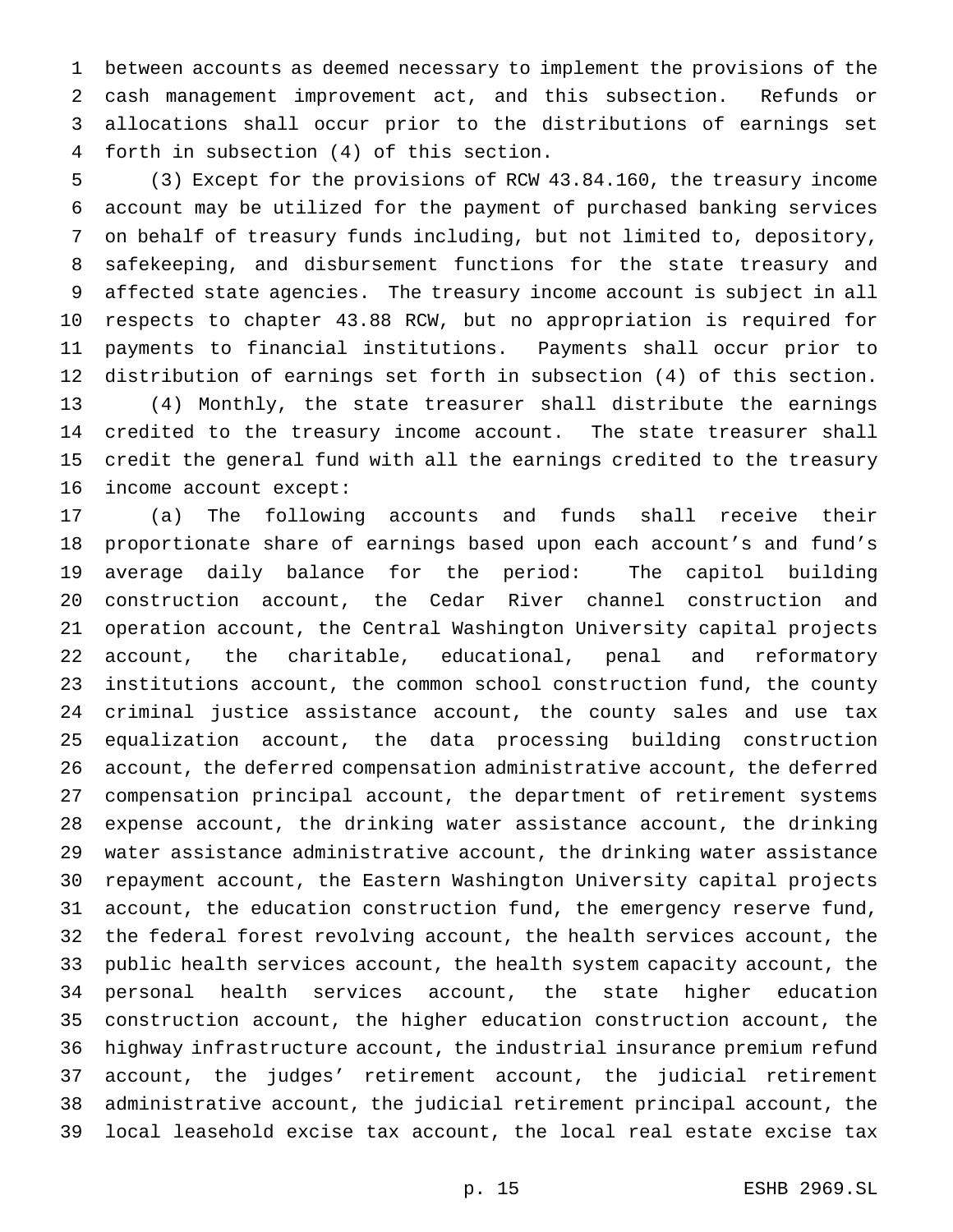account, the local sales and use tax account, the medical aid account, the mobile home park relocation fund, the multimodal transportation account, the municipal criminal justice assistance account, the municipal sales and use tax equalization account, the natural resources deposit account, the oyster reserve land account, the perpetual surveillance and maintenance account, the public employees' retirement system plan 1 account, the public employees' retirement system combined plan 2 and plan 3 account, the public health supplemental account, the Puyallup tribal settlement account, the resource management cost account, the site closure account, the special wildlife account, the state employees' insurance account, the state employees' insurance reserve account, the state investment board expense account, the state investment board commingled trust fund accounts, the supplemental pension account, the teachers' retirement system plan 1 account, the teachers' retirement system combined plan 2 and plan 3 account, the tobacco prevention and control account, the tobacco settlement account, the transportation infrastructure account, the tuition recovery trust fund, the University of Washington bond retirement fund, the University of Washington building account, the volunteer fire fighters' and reserve officers' relief and pension principal fund, the volunteer fire fighters' and reserve officers' administrative fund, the Washington fruit express account, the Washington judicial retirement system account, the Washington law enforcement officers' and fire fighters' system plan 1 retirement account, the Washington law enforcement officers' and fire fighters' system plan 2 retirement account, the Washington school employees' retirement system combined plan 2 and 3 account, the Washington state health insurance pool account, the Washington state patrol retirement account, the Washington State University building account, the Washington State University bond retirement fund, the water pollution control revolving fund, and the Western Washington University capital projects account. Earnings derived from investing balances of the agricultural permanent fund, the normal school permanent fund, the permanent common school fund, the scientific permanent fund, and the state university permanent fund shall be allocated to their respective beneficiary accounts. All earnings to be distributed under this subsection (4)(a) shall first be reduced by the allocation to the state treasurer's service fund pursuant to RCW 43.08.190.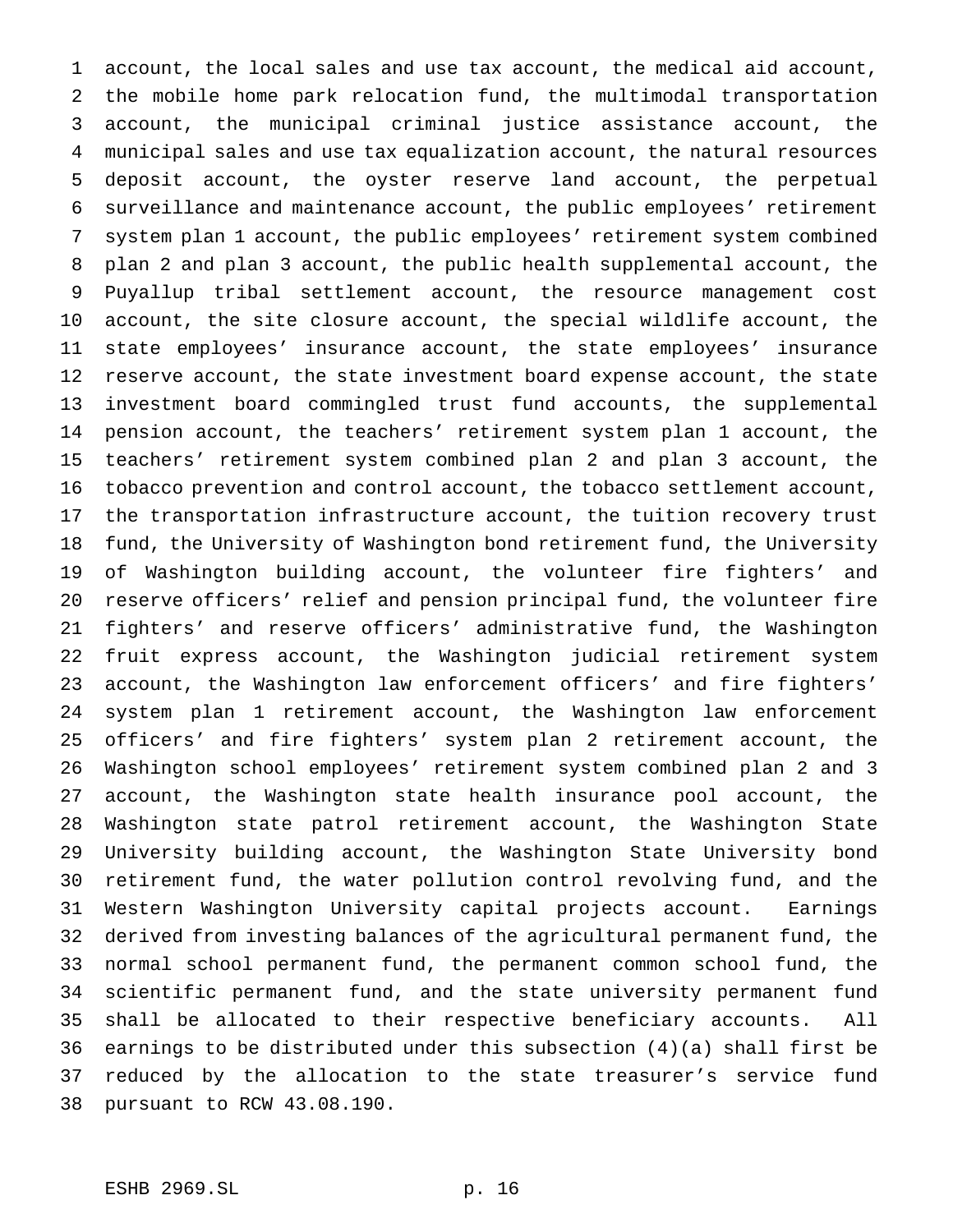(b) The following accounts and funds shall receive eighty percent of their proportionate share of earnings based upon each account's or fund's average daily balance for the period: The aeronautics account, the aircraft search and rescue account, the county arterial preservation account, the department of licensing services account, the 6 essential rail assistance account, the ferry bond retirement fund, the 7 <u>freight mobility account,</u> the grade crossing protective fund, the high capacity transportation account, the highway bond retirement fund, the highway safety account, the motor vehicle fund, the motorcycle safety education account, the pilotage account, the public transportation systems account, the Puget Sound capital construction account, the Puget Sound ferry operations account, the recreational vehicle account, the rural arterial trust account, the safety and education account, the special category C account, the state patrol highway account, the transportation equipment fund, the transportation fund, the transportation improvement account, the transportation improvement board bond retirement account, and the urban arterial trust account.

 (5) In conformance with Article II, section 37 of the state Constitution, no treasury accounts or funds shall be allocated earnings without the specific affirmative directive of this section.

#### **PART III - FUEL TAX**

 **Sec. 301.** RCW 82.36.025 and 1999 c 269 s 16 and 1999 c 94 s 29 are each reenacted and amended to read as follows:

24 (1) A motor vehicle fuel tax rate of twenty-three cents per gallon 25 ((shall apply)) applies to the sale, distribution, or use of motor vehicle fuel.

 (2) Beginning January 1, 2003, an additional and cumulative motor 28 fuel tax rate of five cents per gallon applies to the sale, distribution, or use of motor vehicle fuel.

 (3) Beginning January 1, 2004, an additional and cumulative motor 31 vehicle fuel tax rate of four cents per gallon applies to the sale, distribution, or use of motor vehicle fuel.

 **Sec. 302.** RCW 82.38.030 and 2001 c 270 s 6 are each amended to read as follows:

 (1) There is hereby levied and imposed upon special fuel users a 36 tax at the rate ((<del>computed in the manner provided in RCW 82.36.025 on</del>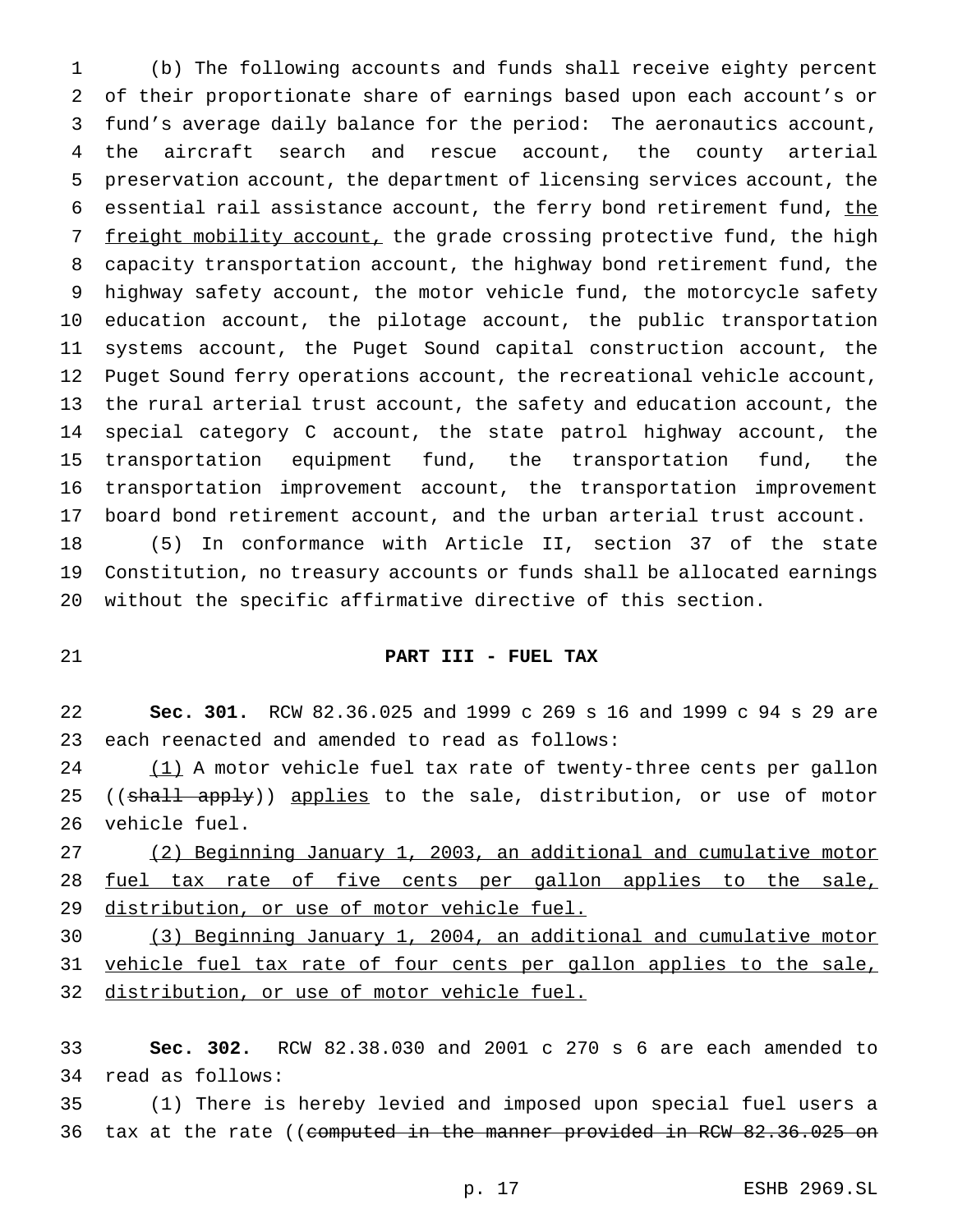1 each)) of twenty-three cents per gallon of special fuel, or each one hundred cubic feet of compressed natural gas, measured at standard pressure and temperature.

 (2) Beginning January 1, 2003, an additional and cumulative tax rate of five cents per gallon of special fuel, or each one hundred cubic feet of compressed natural gas, measured at standard pressure and temperature shall be imposed on special fuel users.

 (3) Beginning January 1, 2004, an additional and cumulative special 9 fuel tax rate of four cents per gallon of special fuel, or each one 10 hundred cubic feet of compressed natural gas, measured at standard 11 pressure and temperature shall be imposed on special fuel users.

12 (4) The tax is imposed ((by subsection (1) of this section is 13 imposed)) when:

 (a) Special fuel is removed in this state from a terminal if the special fuel is removed at the rack unless the removal is to a licensed exporter for direct delivery to a destination outside of the state, or the removal is to a special fuel distributor for direct delivery to an international fuel tax agreement licensee under RCW 82.38.320;

 (b) Special fuel is removed in this state from a refinery if either of the following applies:

 (i) The removal is by bulk transfer and the refiner or the owner of the special fuel immediately before the removal is not a licensee; or (ii) The removal is at the refinery rack unless the removal is to a licensed exporter for direct delivery to a destination outside of the state, or the removal is to a special fuel distributor for direct delivery to an international fuel tax agreement licensee under RCW 82.38.320;

 (c) Special fuel enters into this state for sale, consumption, use, or storage if either of the following applies:

 (i) The entry is by bulk transfer and the importer is not a licensee; or

32 (ii) The entry is not by bulk transfer;

 (d) Special fuel is sold or removed in this state to an unlicensed entity unless there was a prior taxable removal, entry, or sale of the special fuel;

 (e) Blended special fuel is removed or sold in this state by the blender of the fuel. The number of gallons of blended special fuel subject to tax is the difference between the total number of gallons of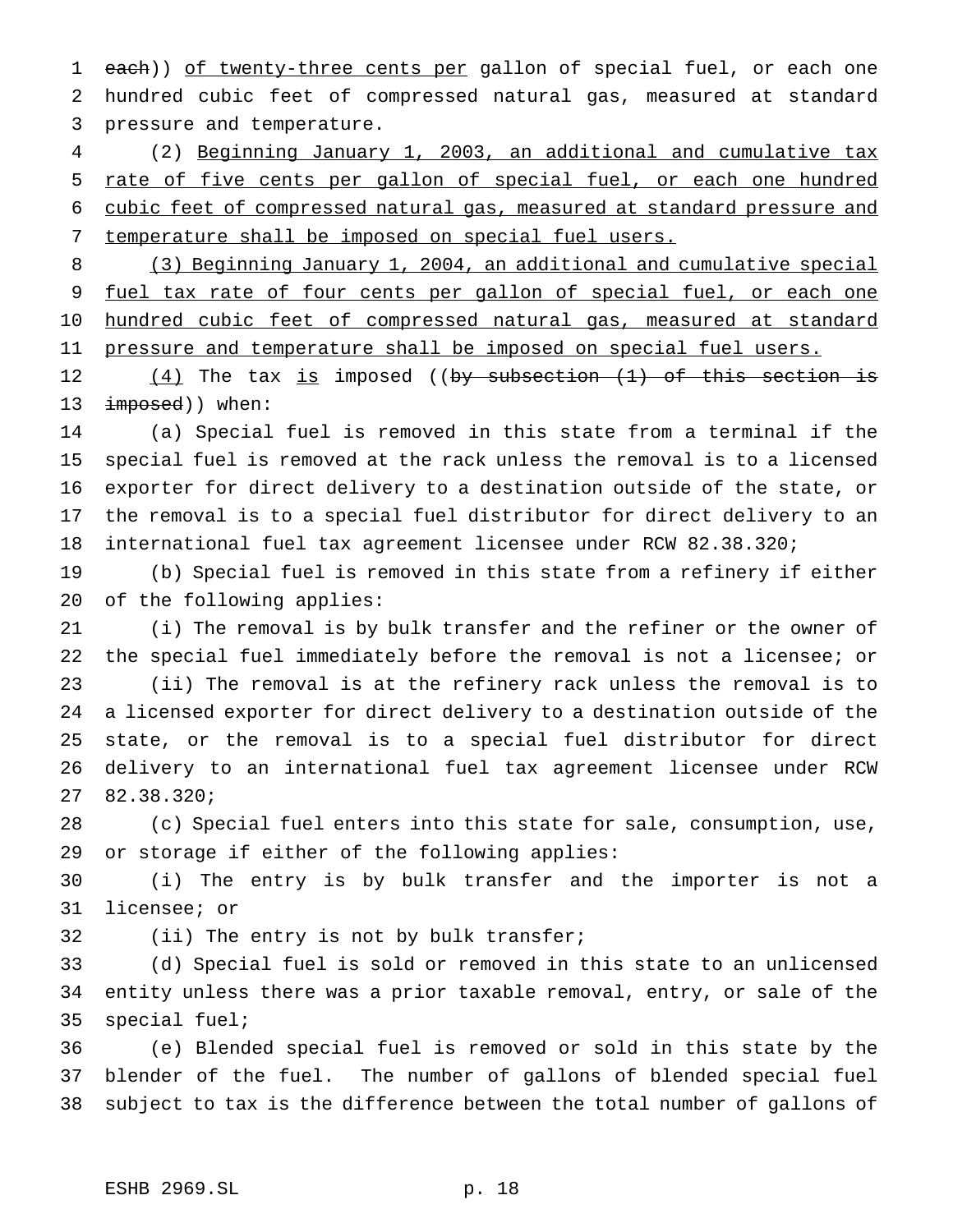blended special fuel removed or sold and the number of gallons of previously taxed special fuel used to produce the blended special fuel;

 (f) Dyed special fuel is used on a highway, as authorized by the internal revenue code, unless the use is exempt from the special fuel tax;

 (g) Special fuel purchased by an international fuel tax agreement licensee under RCW 82.38.320 is used on a highway; and

 (h) Special fuel is sold by a licensed special fuel supplier to a special fuel distributor, special fuel importer, or special fuel blender and the special fuel is not removed from the bulk transfer-terminal system.

 $((+3))$   $(5)$  The tax imposed by this chapter, if required to be collected by the licensee, is held in trust by the licensee until paid to the department, and a licensee who appropriates or converts the tax collected to his or her own use or to any use other than the payment of the tax to the extent that the money required to be collected is not available for payment on the due date as prescribed in this chapter is guilty of a felony, or gross misdemeanor in accordance with the theft and anticipatory provisions of Title 9A RCW. A person, partnership, corporation, or corporate officer who fails to collect the tax imposed by this section, or who has collected the tax and fails to pay it to the department in the manner prescribed by this chapter, is personally liable to the state for the amount of the tax.

 **Sec. 303.** RCW 46.68.090 and 1999 c 269 s 2 and 1999 c 94 s 6 are each reenacted and amended to read as follows:

 (1) All moneys that have accrued or may accrue to the motor vehicle fund from the motor vehicle fuel tax and special fuel tax shall be first expended for purposes enumerated in (a) and (b) of this subsection. The remaining net tax amount shall be distributed monthly 30 by the state treasurer in ((the proportions set forth in (c) through  $(1)$ ) accordance with subsections (2), (3), and (4) of this 32 ((subsection)) section.

 (a) For payment of refunds of motor vehicle fuel tax and special fuel tax that has been paid and is refundable as provided by law; (b) For payment of amounts to be expended pursuant to appropriations for the administrative expenses of the offices of state treasurer, state auditor, and the department of licensing of the state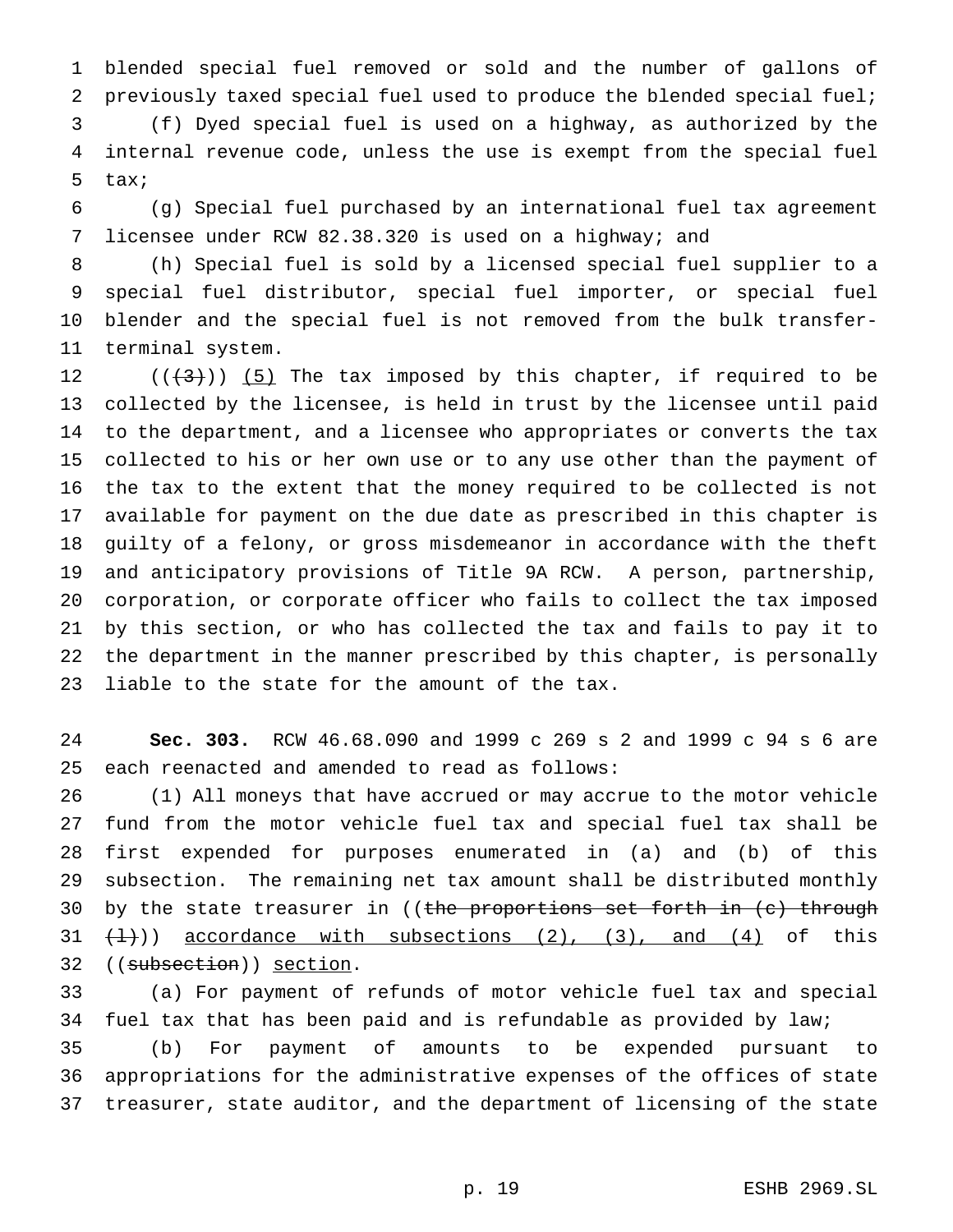of Washington in the administration of the motor vehicle fuel tax and 2 the special fuel tax, which sums shall be distributed monthly( $(+)$ ).

 (2) All of the remaining net tax amount collected under RCW 82.36.025(1) and 82.38.030(1) shall be distributed as set forth in (a) through (j) of this subsection.

6 ( $(\langle e \rangle)$ ) (a) For distribution to the motor vehicle fund an amount equal to 44.387 percent to be expended for highway purposes of the state as defined in RCW 46.68.130;

 $((\{d\})\)$  (b) For distribution to the special category C account, hereby created in the motor vehicle fund, an amount equal to 3.2609 percent to be expended for special category C projects. Special category C projects are category C projects that, due to high cost only, will require bond financing to complete construction.

 The following criteria, listed in order of priority, shall be used in determining which special category C projects have the highest priority:

(i) Accident experience;

(ii) Fatal accident experience;

 (iii) Capacity to move people and goods safely and at reasonable speeds without undue congestion; and

 (iv) Continuity of development of the highway transportation network.

 Moneys deposited in the special category C account in the motor vehicle fund may be used for payment of debt service on bonds the proceeds of which are used to finance special category C projects under 26 this subsection  $((+1)+(d)) (2)(b)$ ;

 $((e))$   $(c)$  For distribution to the Puget Sound ferry operations account in the motor vehicle fund an amount equal to 2.3283 percent;

29  $((f+))$   $(d)$  For distribution to the Puget Sound capital construction account in the motor vehicle fund an amount equal to 2.3726 percent;

 (( $\left(\frac{1}{9}i\right)$ ) (e) For distribution to the urban arterial trust account in the motor vehicle fund an amount equal to 7.5597 percent;

 (( $\left(\frac{h}{h}\right)$ ) <u>(f)</u> For distribution to the transportation improvement account in the motor vehicle fund an amount equal to 5.6739 percent and expended in accordance with RCW 47.26.086;

37 ( $(\frac{1}{i})$ ) (g) For distribution to the cities and towns from the motor vehicle fund an amount equal to 10.6961 percent in accordance with RCW 46.68.110;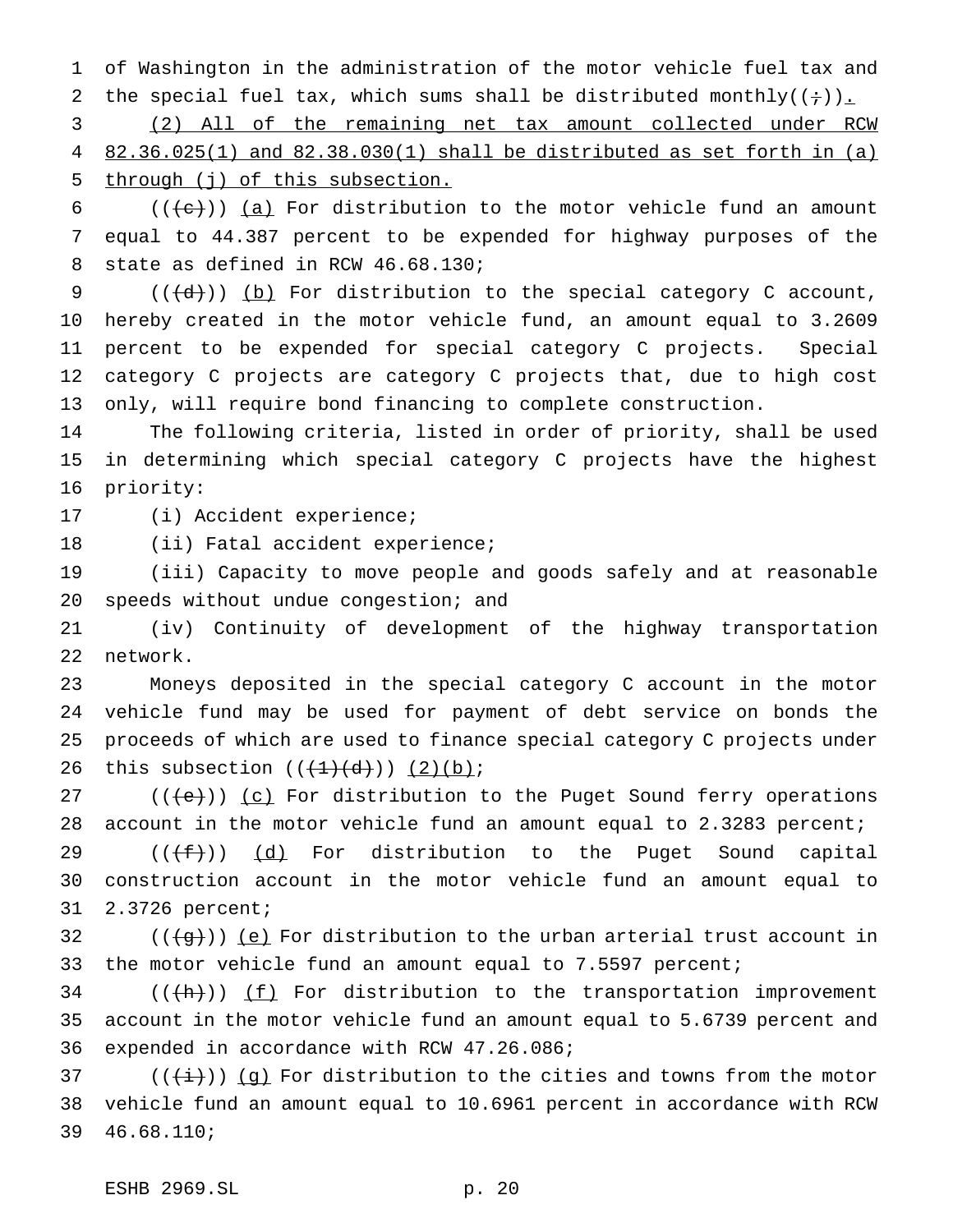$((\{\dagger\})\)$  (h) For distribution to the counties from the motor vehicle fund an amount equal to 19.2287 percent: (i) Out of which there shall be distributed from time to time, as directed by the department of transportation, those sums as may be necessary to carry out the provisions of RCW 47.56.725; and (ii) less any amounts appropriated to the county road administration board to implement the provisions of RCW 47.56.725(4), with the balance of such county share to be distributed monthly as the same accrues for distribution in accordance with RCW 46.68.120;

 $((+k))$   $(i)$  For distribution to the county arterial preservation account, hereby created in the motor vehicle fund an amount equal to 1.9565 percent. These funds shall be distributed by the county road administration board to counties in proportions corresponding to the number of paved arterial lane miles in the unincorporated area of each county and shall be used for improvements to sustain the structural, safety, and operational integrity of county arterials. The county road administration board shall adopt reasonable rules and develop policies to implement this program and to assure that a pavement management system is used;

20  $((+1))$  (j) For distribution to the rural arterial trust account in the motor vehicle fund an amount equal to 2.5363 percent and expended in accordance with RCW 36.79.020.

 $(1+2)$  ( $(2)$ ) (3) 100 percent of the net tax amount collected under RCW 82.36.025(2) and 82.38.030(2) shall be distributed as follows:

 (a) 4.3366 percent shall be distributed to cities and towns in accordance with RCW 46.68.110(6).

 (b) 4.3366 percent shall be distributed to counties in accordance with RCW 46.68.120.

 (c) 91.3268 percent shall be distributed to the motor vehicle account.

 (4) 100 percent of the net tax amount collected under RCW 82.36.025(3) and 82.38.030(3) shall be distributed to the motor vehicle account.

 (5) Nothing in this section or in RCW 46.68.130 may be construed so as to violate any terms or conditions contained in any highway construction bond issues now or hereafter authorized by statute and whose payment is by such statute pledged to be paid from any excise taxes on motor vehicle fuel and special fuels.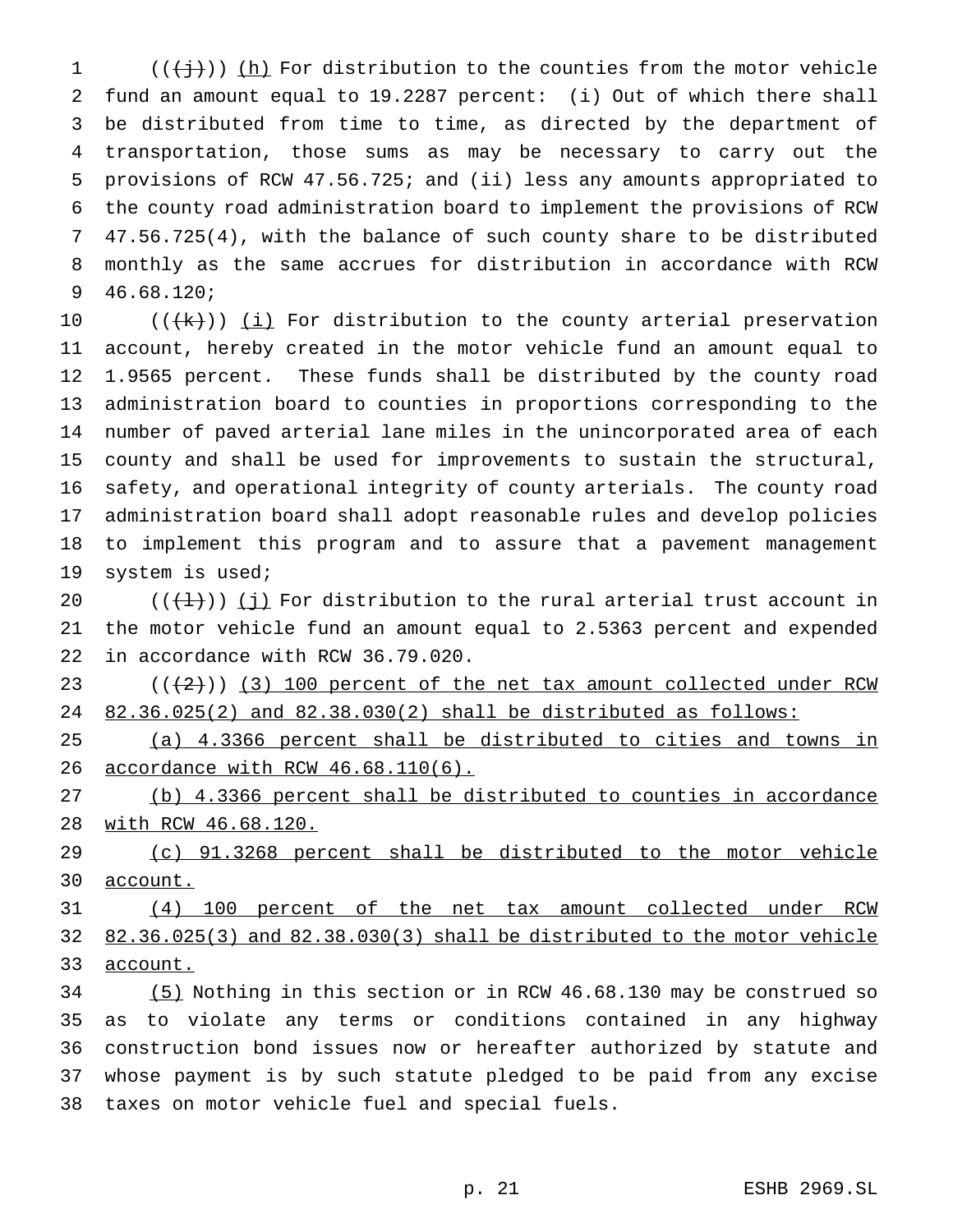**Sec. 304.** RCW 46.68.110 and 1999 c 269 s 3 and 1999 c 94 s 9 are each reenacted and amended to read as follows:

 Funds credited to the incorporated cities and towns of the state as 4 set forth in RCW 46.68.090( $(\frac{1}{1}, \frac{1}{1})$ ) shall be subject to deduction and distribution as follows:

 (1) One and one-half percent of such sums distributed under RCW 46.68.090 (2)(g) and (3) shall be deducted monthly as such sums are credited and set aside for the use of the department of transportation for the supervision of work and expenditures of such incorporated cities and towns on the city and town streets thereof, including the supervision and administration of federal-aid programs for which the department of transportation has responsibility: PROVIDED, That any moneys so retained and not expended shall be credited in the succeeding biennium to the incorporated cities and towns in proportion to deductions herein made;

 (2) Thirty-three one-hundredths of one percent of such funds distributed under RCW 46.68.090 (2)(g) and (3) shall be deducted monthly, as such funds accrue, and set aside for the use of the department of transportation for the purpose of funding the cities' share of the costs of highway jurisdiction studies and other studies. Any funds so retained and not expended shall be credited in the 22 succeeding biennium to the cities in proportion to the deductions made; (3) One percent of such funds distributed under RCW 46.68.090(2)(g) shall be deducted monthly, as such funds accrue, to be deposited in the urban arterial trust account, to implement the city hardship assistance program, as provided in RCW 47.26.164. However, any moneys so retained and not required to carry out the program as of July 1st of each odd- numbered year thereafter, shall be provided within sixty days to the treasurer and distributed in the manner prescribed in subsection (5) of this section;

 (4) After making the deductions under subsections (1) through (3) 32 of this section and RCW 35.76.050, 31.86 percent of the fuel tax 33 distributed to the cities and towns in RCW  $46.68.090((\frac{1}{(1)}(\frac{1}{i})) (2)(q)$ 34 shall be allocated monthly as the funds accrue to the incorporated 35 cities and towns ((in the manner set forth in subsection  $(5)$  of this 36 section and subject to deductions in subsections  $(1)$ ,  $(2)$ , and  $(3)$  of 37 this section, subject to RCW 35.76.050, to)) of the state ratably on the basis of the population as last determined by the office of 39 financial management. Funds shall be used exclusively for: The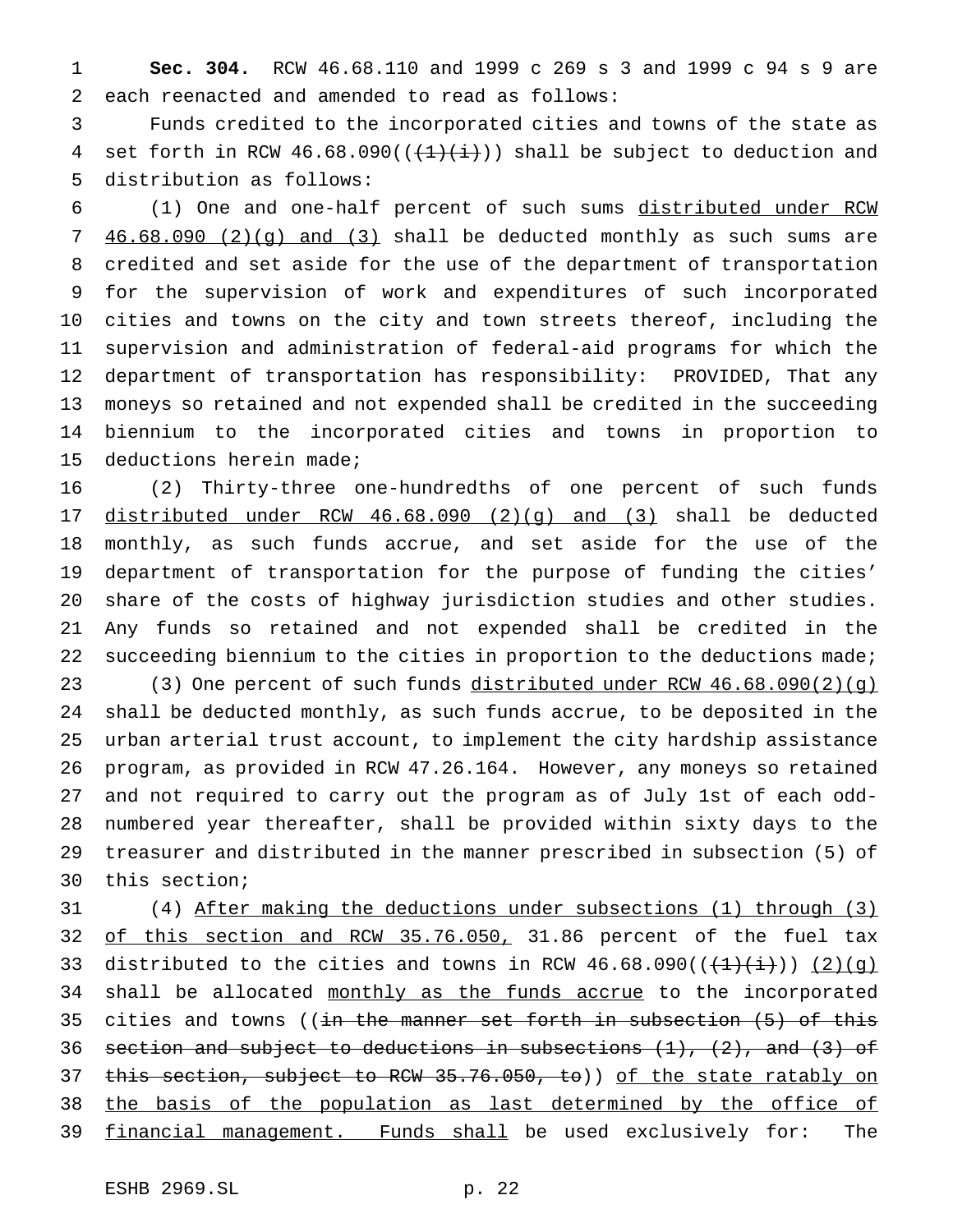construction, improvement, chip sealing, seal-coating, and repair for arterial highways and city streets as those terms are defined in RCW 46.04.030 and 46.04.120; the maintenance of arterial highways and city streets for those cities with a population of less than fifteen thousand; or the payment of any municipal indebtedness which may be incurred in the construction, improvement, chip sealing, seal-coating, 7 and repair of arterial highways and city streets; ((and))

8 (5) The ((balance)) remaining ((to the credit of incorporated 9 cities and towns after such deduction)) funds not distributed under 10 subsection (4) of this section shall be apportioned monthly as such 11 funds accrue among the ((several)) incorporated cities and towns within the state ratably on the basis of the population last determined by the 13 office of financial management; and

 (6) After making the deductions under subsections (1) and (2) of 15 this section and RCW 35.76.050, one hundred percent of the funds distributed to the cities and towns in RCW 46.68.090(3)(a) shall be 17 allocated monthly as such funds accrue to the incorporated cities and 18 towns of the state with populations over ten thousand persons, ratably 19 on the basis of population as last determined by the office of financial management.

 NEW SECTION. **Sec. 305.** A new section is added to chapter 47.26 RCW to read as follows:

 As part of the matching funds requirements under RCW 47.26.270, the transportation improvement board shall require a city or town receiving funds under RCW 46.68.110(6) to use a portion of these funds, as determined by the board by rule, for the purpose of matching a portion of the corridor grant money allocated to the city or town by the board under this chapter.

 **Sec. 306.** RCW 82.38.035 and 2001 c 270 s 7 are each amended to read as follows:

 (1) A licensed supplier shall remit tax on special fuel to the 32 department as provided in RCW 82.38.030( $(\frac{2}{1})$ )  $(4)(a)$ . On a two-party exchange, or buy-sell agreement between two licensed suppliers, the receiving exchange partner or buyer shall remit the tax.

 (2) A refiner shall remit tax to the department on special fuel 36 removed from a refinery as provided in RCW  $82.38.030((\frac{2}{1}))(\frac{4}{1})$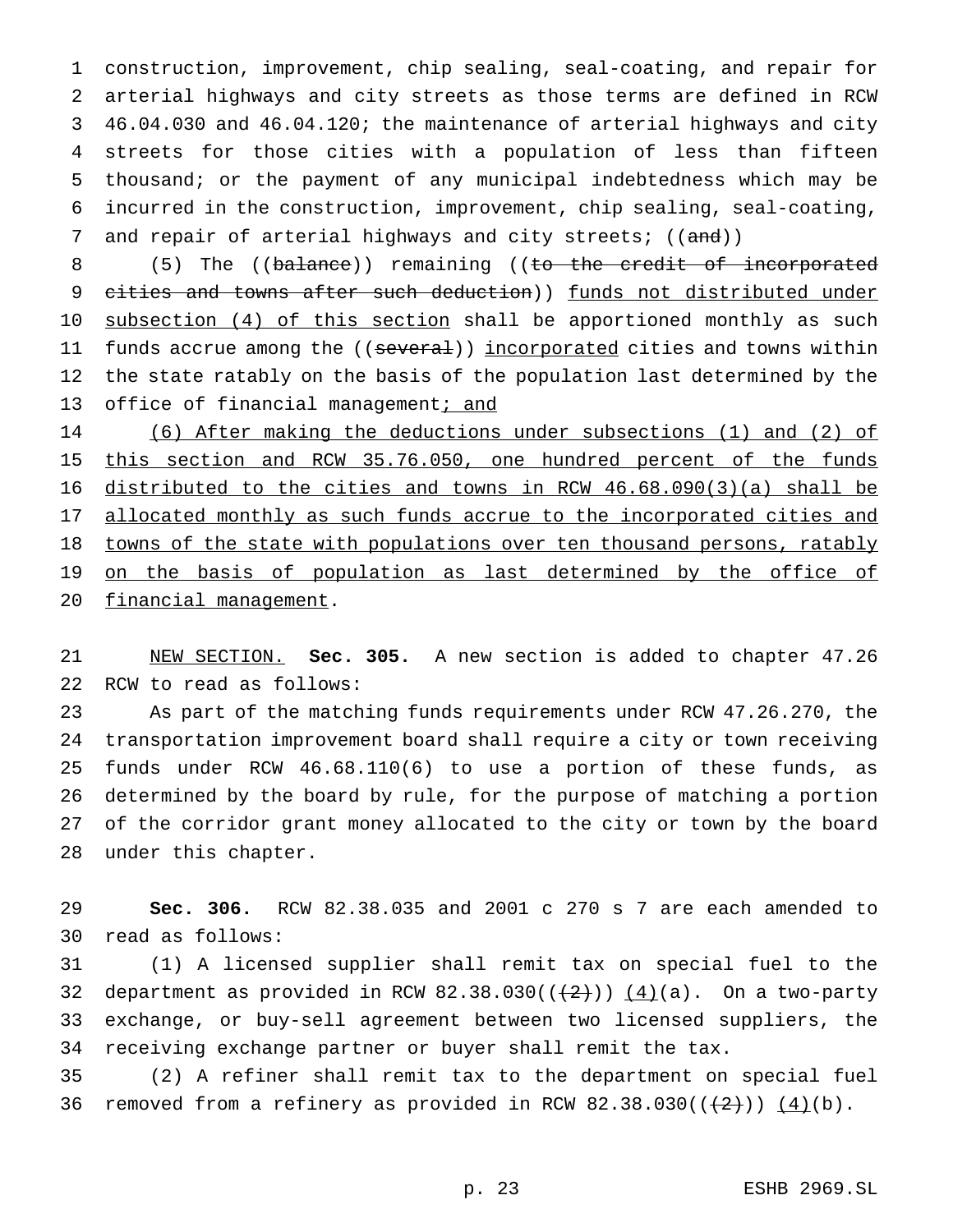(3) An importer shall remit tax to the department on special fuel 2 imported into this state as provided in RCW 82.38.030( $(\frac{2}{2})$ )  $(4)(c)$ .

 (4) A blender shall remit tax to the department on the removal or 4 sale of blended special fuel as provided in RCW  $82.38.030((+2))$ 5  $(4)(e)$ .

 (5) A dyed special fuel user shall remit tax to the department on 7 the use of dyed special fuel as provided in RCW  $82.38.030((\frac{2}{12}))$  $8 \frac{(4)}{(f)}.$ 

 **Sec. 307.** RCW 82.38.045 and 1998 c 176 s 54 are each amended to read as follows:

 A terminal operator is jointly and severally liable for remitting 12 the tax imposed under RCW  $82.38.030((\leftarrow +1))$  if, at the time of removal: (1) The position holder with respect to the special fuel is a person other than the terminal operator and is not a licensee;

(2) The terminal operator is not a licensee;

 (3) The position holder has an expired internal revenue service notification certificate issued under chapter 26, C.F.R. Part 48; or (4) The terminal operator had reason to believe that information on the notification certificate was false.

 **Sec. 308.** RCW 82.38.047 and 1998 c 176 s 55 are each amended to read as follows:

 A terminal operator is jointly and severally liable for remitting 23 the tax imposed under RCW  $82.38.030((+1))$  if, in connection with the removal of special fuel that is not dyed or marked in accordance with internal revenue service requirements, the terminal operator provides a person with a bill of lading, shipping paper, or similar document indicating that the special fuel is dyed or marked in accordance with internal revenue service requirements.

 **Sec. 309.** RCW 82.38.075 and 1983 c 212 s 1 are each amended to read as follows:

 In order to encourage the use of nonpolluting fuels, an annual license fee in lieu of the tax imposed by RCW 82.38.030 shall be imposed upon the use of natural gas as defined in this chapter or on liquified petroleum gas, commonly called propane, which is used in any motor vehicle, as defined in RCW 46.04.320, which shall be based upon the following schedule as adjusted by the formula set out below: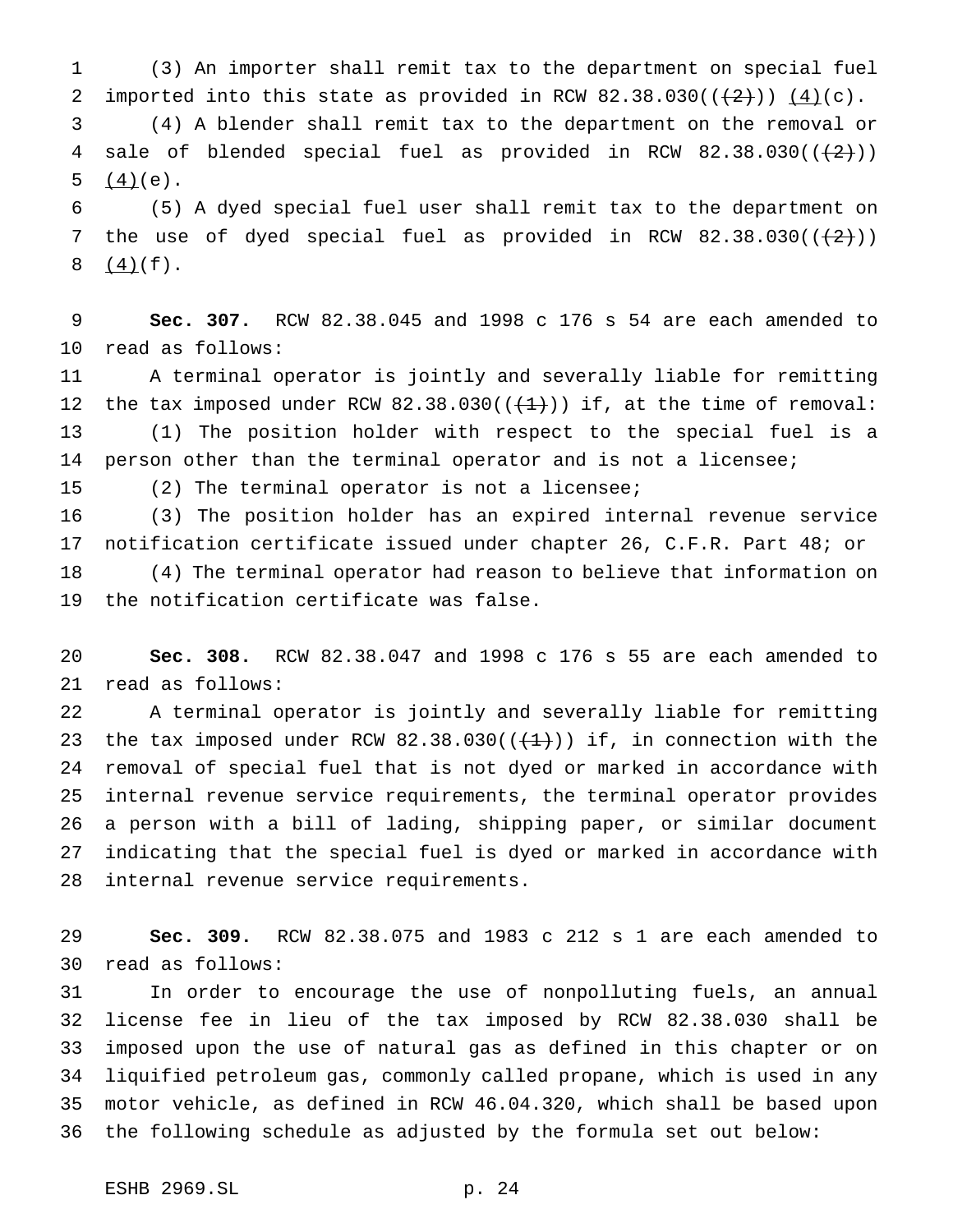| $\mathbf{1}$   | VEHICLE TONNAGE<br>(GVW) | FEE   |
|----------------|--------------------------|-------|
| 2              | $0 - 6,000$              | \$45  |
| 3              | $6,001 - 10,000$         | \$45  |
| $\overline{4}$ | $10,001 - 18,000$        | \$80  |
| -5             | $18,001 - 28,000$        | \$110 |
| 6              | $28,001 - 36,000$        | \$150 |
| 7              | 36,001 and above         | \$250 |

 To determine the actual annual license fee imposed by this section for a registration year, the appropriate dollar amount set out in the 10 above schedule shall be multiplied by the ((motor vehicle)) special 11 fuel tax rate in cents per gallon as established by RCW ((82.36.025)) 12 82.38.030 effective on July 1st of the preceding calendar year and the product thereof shall be divided by 12 cents.

 The department of licensing, in addition to the foregoing fee, shall charge a further fee of five dollars as a handling charge for each license issued.

 The director of licensing shall be authorized to prorate the vehicle tonnage fee so that the annual license required by this section will correspond with the staggered vehicle licensing system.

 A decal or other identifying device issued upon payment of these annual fees shall be displayed as prescribed by the department as authority to purchase this fuel.

 Persons selling or dispensing natural gas or propane may not sell or dispense this fuel for their own use or the use of others into tanks of vehicles powered by this fuel which do not display a valid decal or other identifying device as provided in this section.

 Vehicles registered in jurisdictions outside the state of Washington are exempt from this section.

 Any person selling or dispensing natural gas or propane into the tank of a motor vehicle powered by this fuel, except as prescribed in this chapter, is subject to the penalty provisions of this chapter.

 **Sec. 310.** RCW 46.09.170 and 1995 c 166 s 9 are each amended to read as follows:

 (1) From time to time, but at least once each year, the state treasurer shall refund from the motor vehicle fund one percent of the motor vehicle fuel tax revenues collected under chapter 82.36 RCW, 37 based on the tax rate in effect January 1,  $((1990))$  2001, less proper deductions for refunds and costs of collection as provided in RCW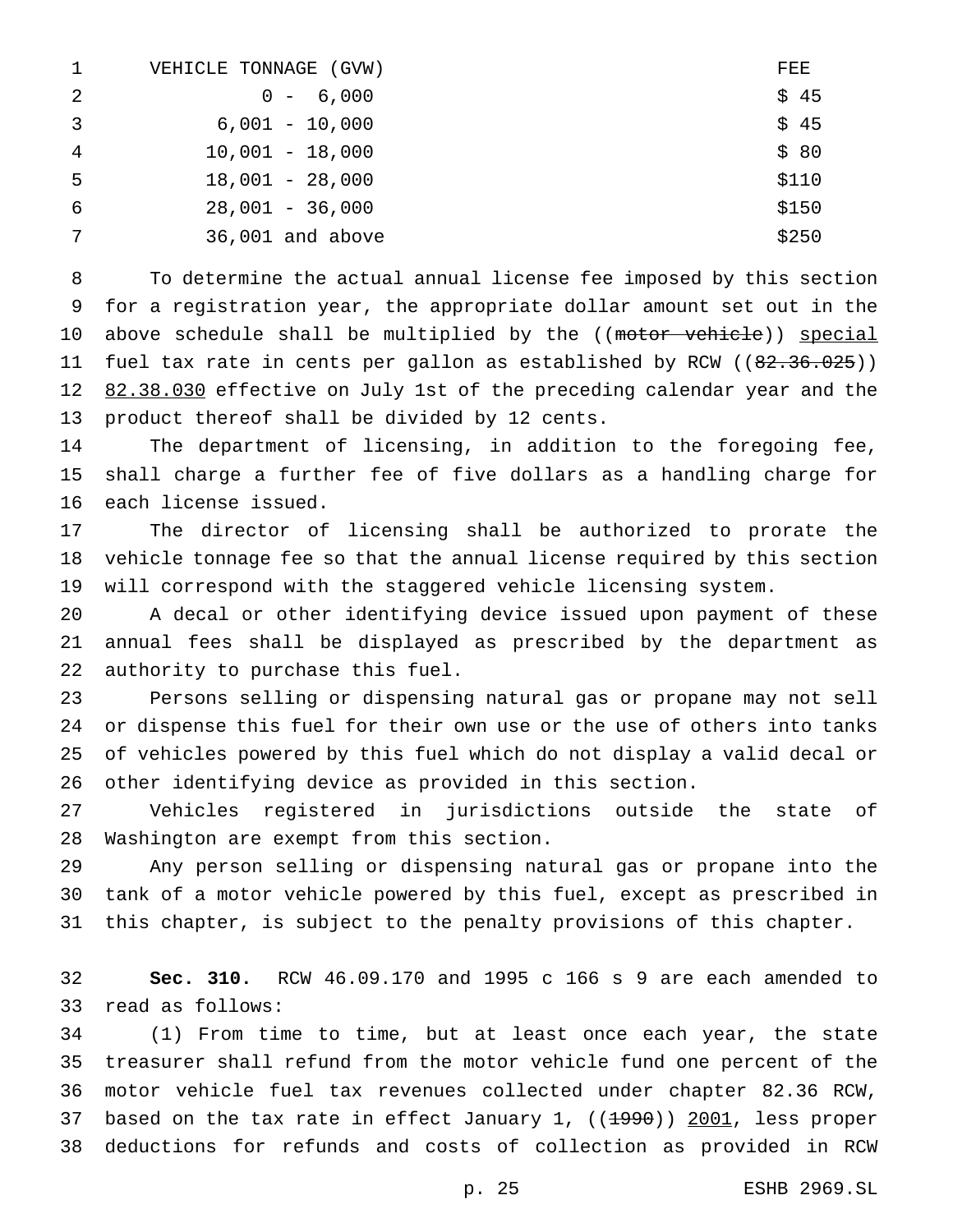46.68.090. The treasurer shall place these funds in the general fund as follows:

 (a) Forty percent shall be credited to the ORV and nonhighway vehicle account and administered by the department of natural resources solely for planning, maintenance, and management of ORV recreation facilities, nonhighway roads, and nonhighway road recreation facilities. The funds under this subsection shall be expended in accordance with the following limitations:

 (i) Not more than five percent may be expended for information 10 programs under this chapter;

 (ii) Not less than ten percent and not more than fifty percent may be expended for ORV recreation facilities;

 (iii) Not more than twenty-five percent may be expended for maintenance of nonhighway roads;

 (iv) Not more than fifty percent may be expended for nonhighway road recreation facilities;

 (v) Ten percent shall be transferred to the interagency committee for outdoor recreation for grants to law enforcement agencies in those counties where the department of natural resources maintains ORV facilities. This amount is in addition to those distributions made by the interagency committee for outdoor recreation under (d)(i) of this subsection;

 (b) Three and one-half percent shall be credited to the ORV and nonhighway vehicle account and administered by the department of fish and wildlife solely for the acquisition, planning, development, maintenance, and management of nonhighway roads and recreation facilities;

 (c) Two percent shall be credited to the ORV and nonhighway vehicle account and administered by the parks and recreation commission solely for the maintenance and management of ORV use areas and facilities; and (d) Fifty-four and one-half percent, together with the funds received by the interagency committee for outdoor recreation under RCW 46.09.110, shall be credited to the nonhighway and off-road vehicle activities program account to be administered by the committee for planning, acquisition, development, maintenance, and management of ORV recreation facilities and nonhighway road recreation facilities; ORV 37 user education and information; and ORV law enforcement programs. The 38 expenditures in this subsection  $(1)(d)$  shall be calculated on the motor vehicle fuel tax in effect January 1, 1990, until this subsection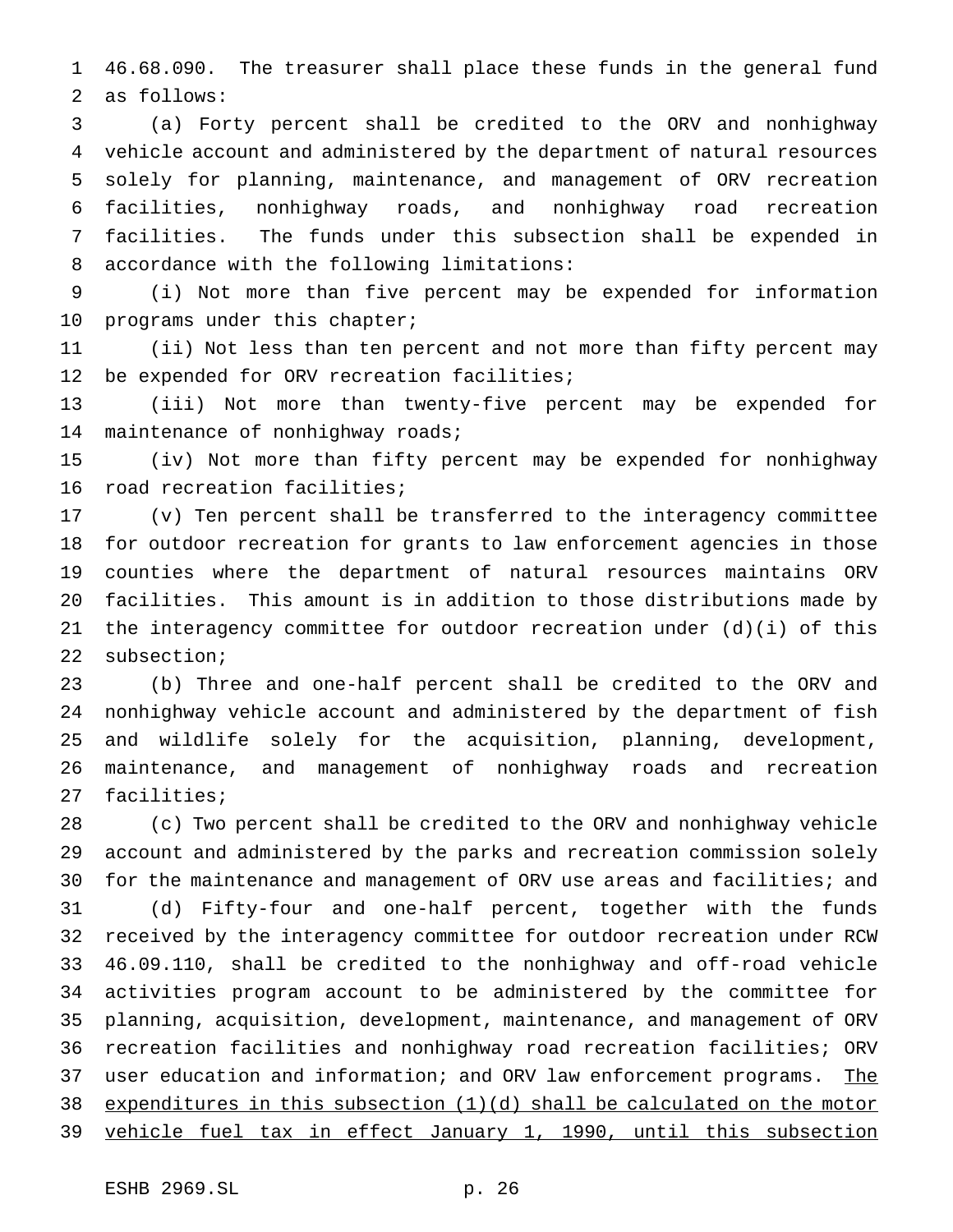(1)(d) is amended to reflect the findings of the recreational fuel use study provided in section 346, chapter 8, Laws of 2001 2nd sp. sess. The funds under this subsection shall be expended in accordance with the following limitations:

 (i) Not more than twenty percent may be expended for ORV education, information, and law enforcement programs under this chapter;

 (ii) Not less than an amount equal to the funds received by the interagency committee for outdoor recreation under RCW 46.09.110 and not more than sixty percent may be expended for ORV recreation facilities;

 (iii) Not more than twenty percent may be expended for nonhighway road recreation facilities.

 (2) On a yearly basis an agency may not, except as provided in RCW 46.09.110, expend more than ten percent of the funds it receives under this chapter for general administration expenses incurred in carrying out this chapter.

 **Sec. 311.** RCW 46.10.170 and 1994 c 262 s 4 are each amended to read as follows:

 From time to time, but at least once each four years, the department shall determine the amount of moneys paid to it as motor vehicle fuel tax that is tax on snowmobile fuel. Such determination shall use one hundred thirty-five gallons as the average yearly fuel usage per snowmobile, the number of registered snowmobiles during the calendar year under determination, and the fuel tax rate in effect 25 January 1, ((<del>1990</del>)) 2001.

 **Sec. 312.** RCW 79A.25.070 and 2000 c 11 s 73 are each amended to read as follows:

 Upon expiration of the time limited by RCW 82.36.330 for claiming of refunds of tax on marine fuel, the state of Washington shall succeed to the right to such refunds. The director of licensing, after taking into account past and anticipated claims for refunds from and deposits to the marine fuel tax refund account and the costs of carrying out the provisions of RCW 79A.25.030, shall request the state treasurer to transfer monthly from the marine fuel tax refund account an amount equal to the proportion of the moneys in the account representing the motor vehicle fuel tax rate under RCW 82.36.025 in effect on January 1,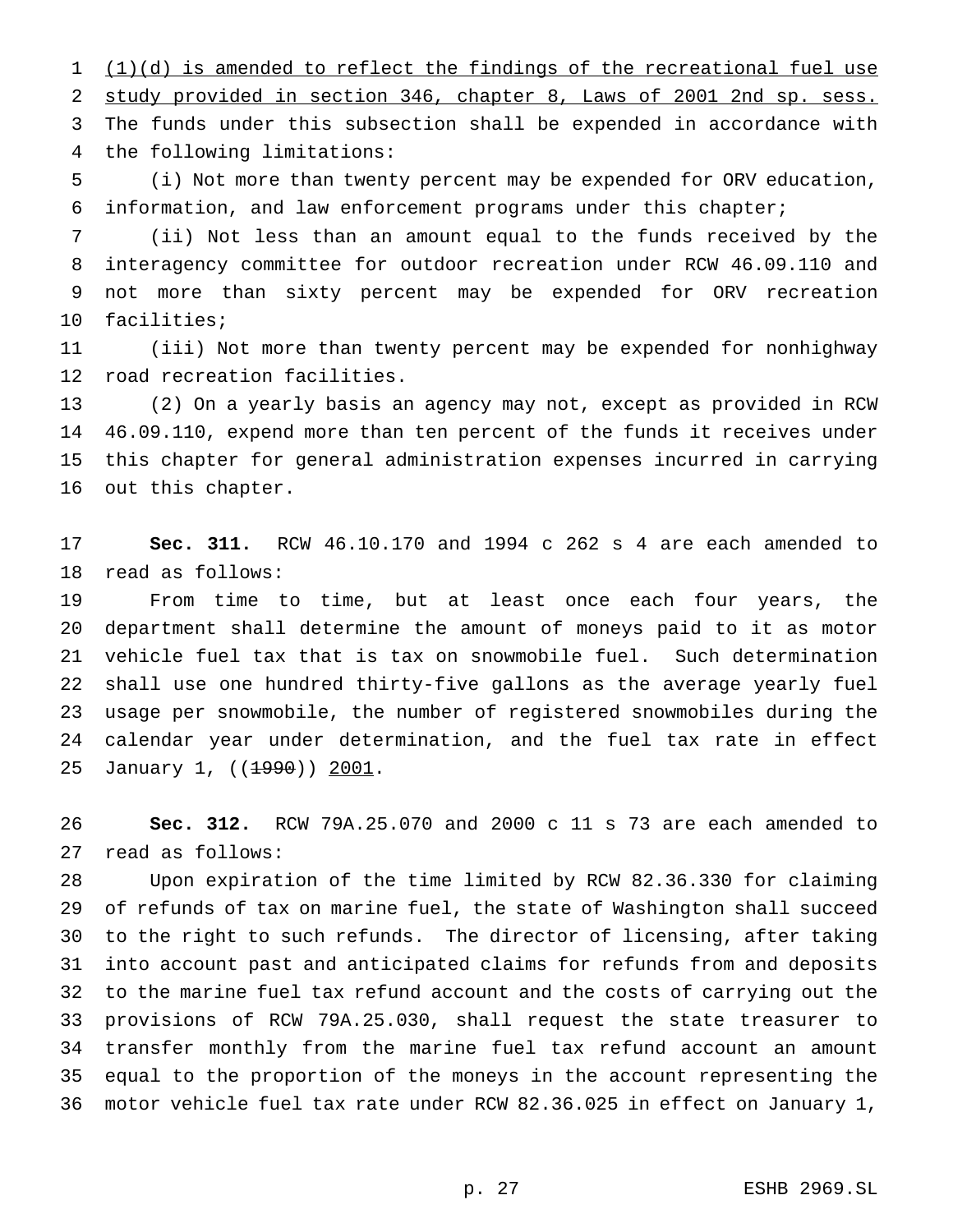1 ((<del>1990</del>)) 2001, to the recreation resource account and the remainder to the motor vehicle fund.

# **PART IV - SALES AND USE TAXES**

 **Sec. 401.** RCW 82.08.020 and 2000 2nd sp.s. c 4 s 1 are each amended to read as follows:

 (1) There is levied and there shall be collected a tax on each retail sale in this state equal to six and five-tenths percent of the selling price.

 (2) There is levied and there shall be collected an additional tax on each retail car rental, regardless of whether the vehicle is licensed in this state, equal to five and nine-tenths percent of the selling price. The revenue collected under this subsection shall be deposited in the multimodal transportation account created in RCW 47.66.070.

 (3) Beginning April 1, 2003, there is levied and collected an additional tax of one percent of the selling price on each retail sale 17 of a motor vehicle in this state, other than retail car rentals taxed under subsection (2) of this section.

 (4) For purposes of subsection (3) of this section, "motor vehicle" has the meaning provided in RCW 46.04.320, but does not include farm tractors or farm vehicles as defined in RCW 46.04.180 and 46.04.181, off-road and nonhighway vehicles as defined in RCW 46.09.020, and snowmobiles as defined in RCW 46.10.010.

24 (5) The revenue collected under subsection (3) of this section must be deposited into the multimodal transportation account under RCW 47.66.070.

27 (6) The taxes imposed under this chapter shall apply to successive retail sales of the same property.

29  $((+4))$   $(7)$  The rates provided in this section apply to taxes imposed under chapter 82.12 RCW as provided in RCW 82.12.020.

 **Sec. 402.** RCW 82.12.020 and 1999 c 358 s 9 are each amended to read as follows:

 (1) There is hereby levied and there shall be collected from every person in this state a tax or excise for the privilege of using within this state as a consumer: (a) Any article of tangible personal property purchased at retail, or acquired by lease, gift, repossession,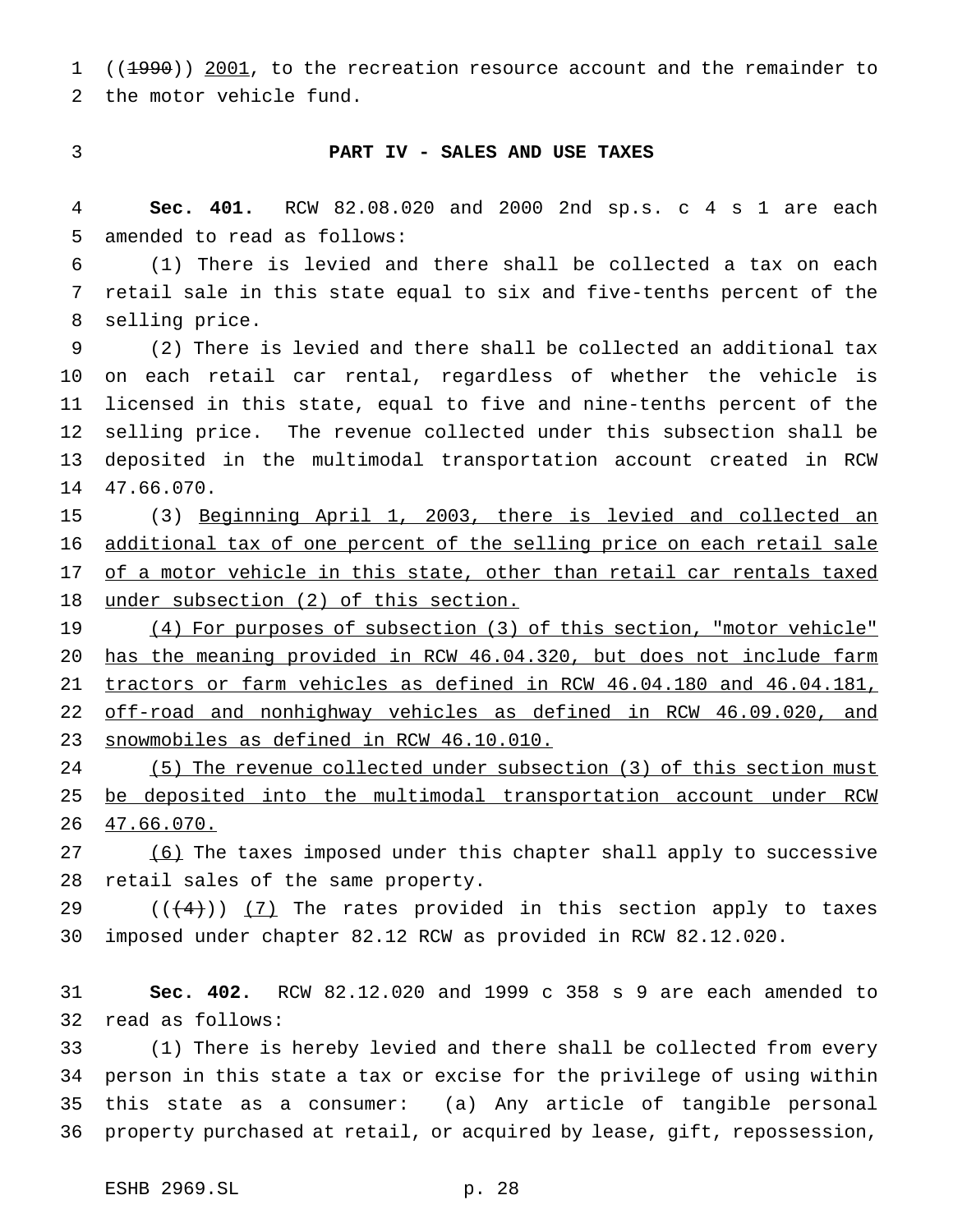or bailment, or extracted or produced or manufactured by the person so using the same, or otherwise furnished to a person engaged in any business taxable under RCW 82.04.280 (2) or (7); or (b) any canned software, regardless of the method of delivery, but excluding canned software that is either provided free of charge or is provided for temporary use in viewing information, or both.

 (2) This tax shall apply to the use of every service defined as a retail sale in RCW 82.04.050(3)(a) and the use of every article of tangible personal property, including property acquired at a casual or isolated sale, and including byproducts used by the manufacturer thereof, except as hereinafter provided, irrespective of whether the article or similar articles are manufactured or are available for purchase within this state.

 (3) Except as provided in RCW 82.12.0252, payment by one purchaser or user of tangible personal property or service of the tax imposed by chapter 82.08 or 82.12 RCW shall not have the effect of exempting any other purchaser or user of the same property or service from the taxes imposed by such chapters.

 (4) The tax shall be levied and collected in an amount equal to the 20 value of the article used by the taxpayer multiplied by the rates in effect for the retail sales tax under RCW 82.08.020.

 **Sec. 403.** RCW 82.12.045 and 1996 c 149 s 19 are each amended to read as follows:

 (1) In the collection of the use tax on motor vehicles, the department of revenue may designate the county auditors of the several counties of the state as its collecting agents. Upon such designation, it shall be the duty of each county auditor to collect the tax at the time an applicant applies for the registration of, and transfer of title to, the motor vehicle, except in the following instances:

 (a) Where the applicant exhibits a dealer's report of sale showing 31 that the retail sales tax has been collected by the dealer;

(b) Where the application is for the renewal of registration;

 (c) Where the applicant presents a written statement signed by the department of revenue, or its duly authorized agent showing that no use tax is legally due; or

 (d) Where the applicant presents satisfactory evidence showing that 37 the retail sales tax or the use tax has been paid by  $((him))$  the 38 applicant on the vehicle in question.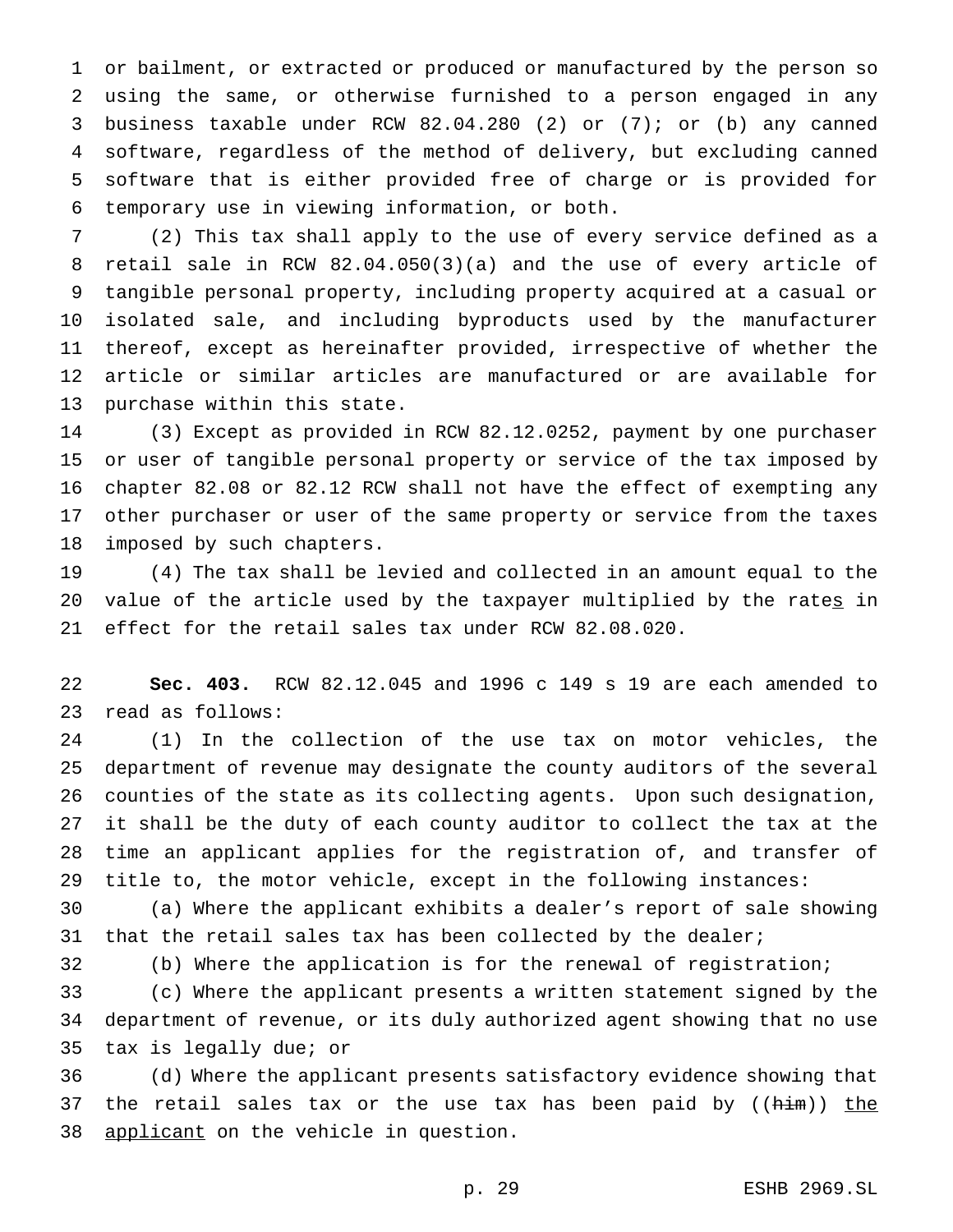(2) The term "motor vehicle," as used in this section means and includes all motor vehicles, trailers and semitrailers used, or of a type designed primarily to be used, upon the public streets and highways, for the convenience or pleasure of the owner, or for the conveyance, for hire or otherwise, of persons or property, including fixed loads, facilities for human habitation, and vehicles carrying exempt licenses.

 (3) It shall be the duty of every applicant for registration and transfer of certificate of title who is subject to payment of tax under 10 this section to declare upon ((his)) the application the value of the vehicle for which application is made, which shall consist of the consideration paid or contracted to be paid therefor.

 (4) Each county auditor who acts as agent of the department of revenue shall at the time of remitting license fee receipts on motor vehicles subject to the provisions of this section pay over and account to the state treasurer for all use tax revenue collected under this 17 section, after first deducting as  $((\overline{his}))$  a collection fee the sum of two dollars for each motor vehicle upon which the tax has been collected. All revenue received by the state treasurer under this section shall be credited to the general fund. The auditor's collection fee shall be deposited in the county current expense fund. A duplicate of the county auditor's transmittal report to the state treasurer shall be forwarded forthwith to the department of revenue.

 (5) Any applicant who has paid use tax to a county auditor under this section may apply to the department of revenue for refund thereof 26 if he or she has reason to believe that such tax was not legally due and owing. No refund shall be allowed unless application therefor is received by the department of revenue within the statutory period for assessment of taxes, penalties, or interest prescribed by RCW 82.32.050(3). Upon receipt of an application for refund the department of revenue shall consider the same and issue its order either granting or denying it and if refund is denied the taxpayer shall have the right of appeal as provided in RCW 82.32.170, 82.32.180 and 82.32.190.

 (6) The provisions of this section shall be construed as cumulative of other methods prescribed in chapters 82.04 to 82.32 RCW, inclusive, for the collection of the tax imposed by this chapter. The department of revenue shall have power to promulgate such rules as may be necessary to administer the provisions of this section. Any duties required by this section to be performed by the county auditor may be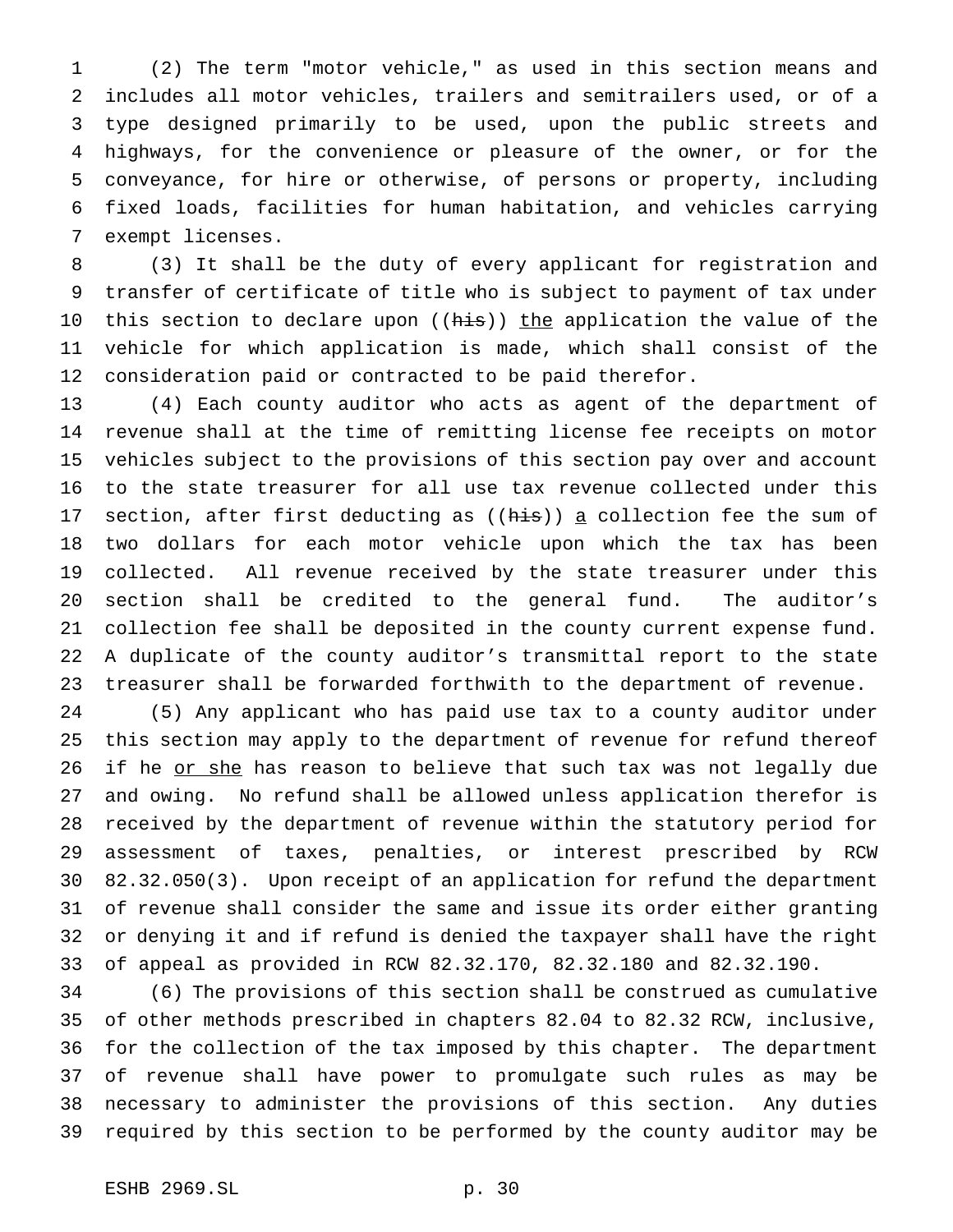performed by the director of licensing but no collection fee shall be deductible by said director in remitting use tax revenue to the state treasurer.

 (7) The use tax revenue collected on the rate provided in RCW 82.08.020(3) will be deposited in the multimodal transportation account under RCW 47.66.070.

 NEW SECTION. **Sec. 404.** A new section is added to chapter 43.135 RCW to read as follows:

 A transfer from the general fund to the multimodal transportation account under section 405 of this act for taxes collected under chapters 82.08 and 82.12 RCW on new construction projects within the improvement program in RCW 47.05.030(2), does not require a corresponding lowering of the state expenditure limit to reflect this shift for purposes of RCW 43.135.035(4).

 NEW SECTION. **Sec. 405.** A new section is added to chapter 82.32 RCW to read as follows:

 (1) Effective for taxes collected in fiscal year 2006, the tax imposed and collected under chapters 82.08 and 82.12 RCW, less any credits allowed under chapter 82.14 RCW, on construction projects within the improvement program in RCW 47.05.030(2), except for those projects related to safety and environmental retrofit, shall be transferred from the general fund to the multimodal transportation account once each year as described by subsection (3) of this section. (2) This transaction is exempt from the requirements in RCW 43.135.035(4).

 (3) Government entities conducting construction projects within the improvement program in RCW 47.05.030(2), except for those projects related to safety and environmental retrofit, shall report to the department by August 1st of each year the amount of state sales or use tax attributable to the projects identified in this section from the previous fiscal year for purposes of transfer to the multimodal transportation account. The department shall notify the state treasurer of the amount of the transfer by September 30th of each year.

**PART V - BOND AUTHORIZATION**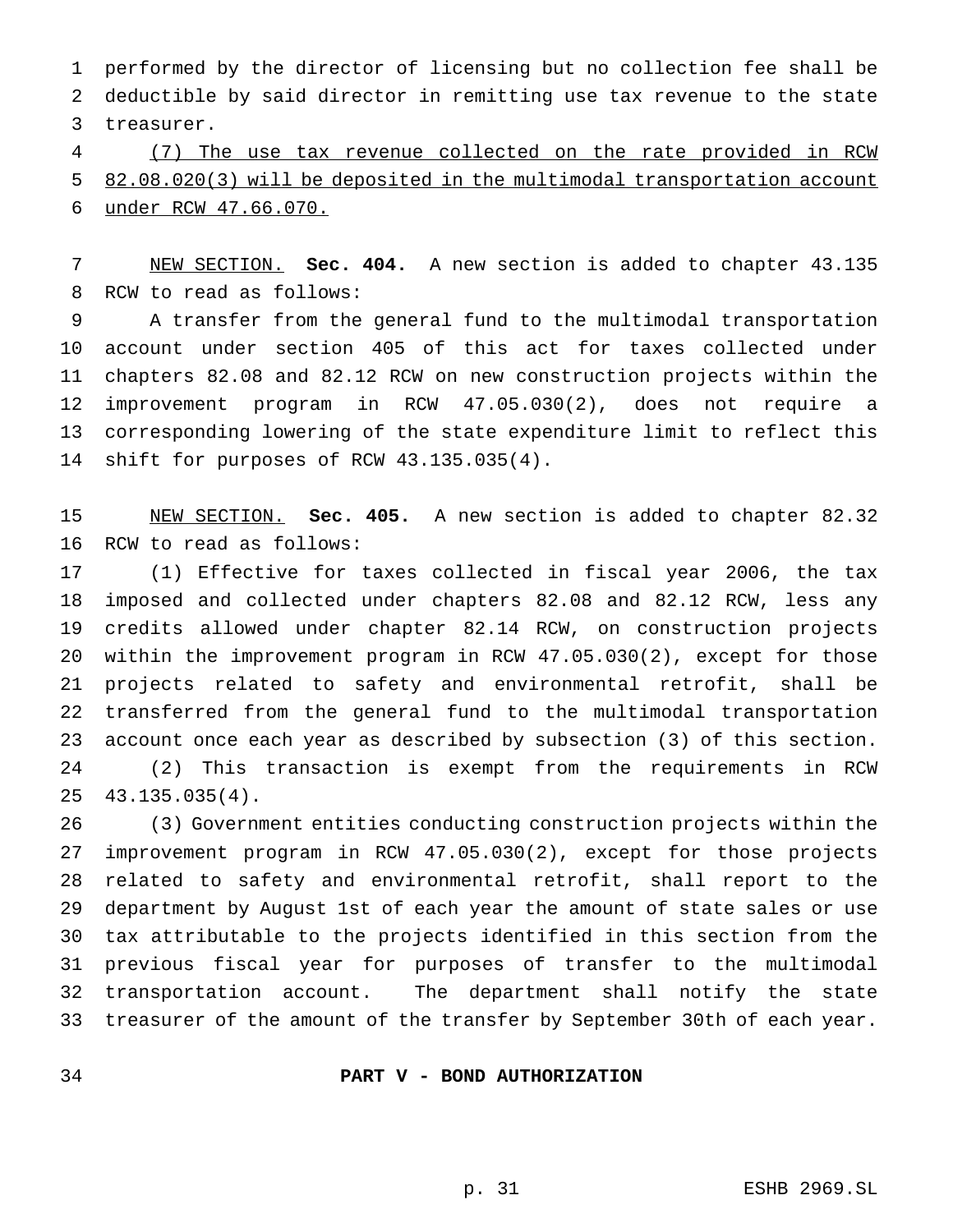NEW SECTION. **Sec. 501.** In order to provide funds necessary for the location, design, right of way, and construction of selected state and local highway improvements, there shall be issued and sold upon the request of the transportation commission a total of four billion five hundred million dollars of general obligation bonds of the state of Washington.

 NEW SECTION. **Sec. 502.** Upon the request of the transportation commission, as appropriate, the state finance committee shall supervise and provide for the issuance, sale, and retirement of the bonds authorized by RCW 46.68.090 in accordance with chapter 39.42 RCW. Bonds authorized by this act shall be sold in the manner, at time or times, in amounts, and at the price as the state finance committee shall determine. No bonds may be offered for sale without prior legislative appropriation of the net proceeds of the sale of the bonds. The state finance committee shall consider the issuance of short- term obligations in lieu of long-term obligations for the purposes of more favorable interest rates, lower total interest costs, and increased marketability and for the purpose of retiring the bonds during the life of the project for which they were issued.

 NEW SECTION. **Sec. 503.** The proceeds from the sale of bonds authorized by section 501 of this act shall be deposited in the motor vehicle fund. The proceeds shall be available only for the purposes enumerated in section 501 of this act, for the payment of bond anticipation notes, if any, and for the payment of bond issuance costs, including the costs of underwriting.

 NEW SECTION. **Sec. 504.** Bonds issued under the authority of section 501 of this act shall distinctly state that they are a general obligation of the state of Washington, shall pledge the full faith and credit of the state to the payment of the principal thereof and the interest thereon, and shall contain an unconditional promise to pay such principal and interest as the same shall become due. The principal and interest on the bonds shall be first payable from the proceeds of the state excise taxes on motor vehicle and special fuels imposed by chapters 82.36 and 82.38 RCW. Proceeds of these excise taxes are hereby pledged to the payment of any bonds and the interest thereon issued under the authority of sections 501 through 506 of this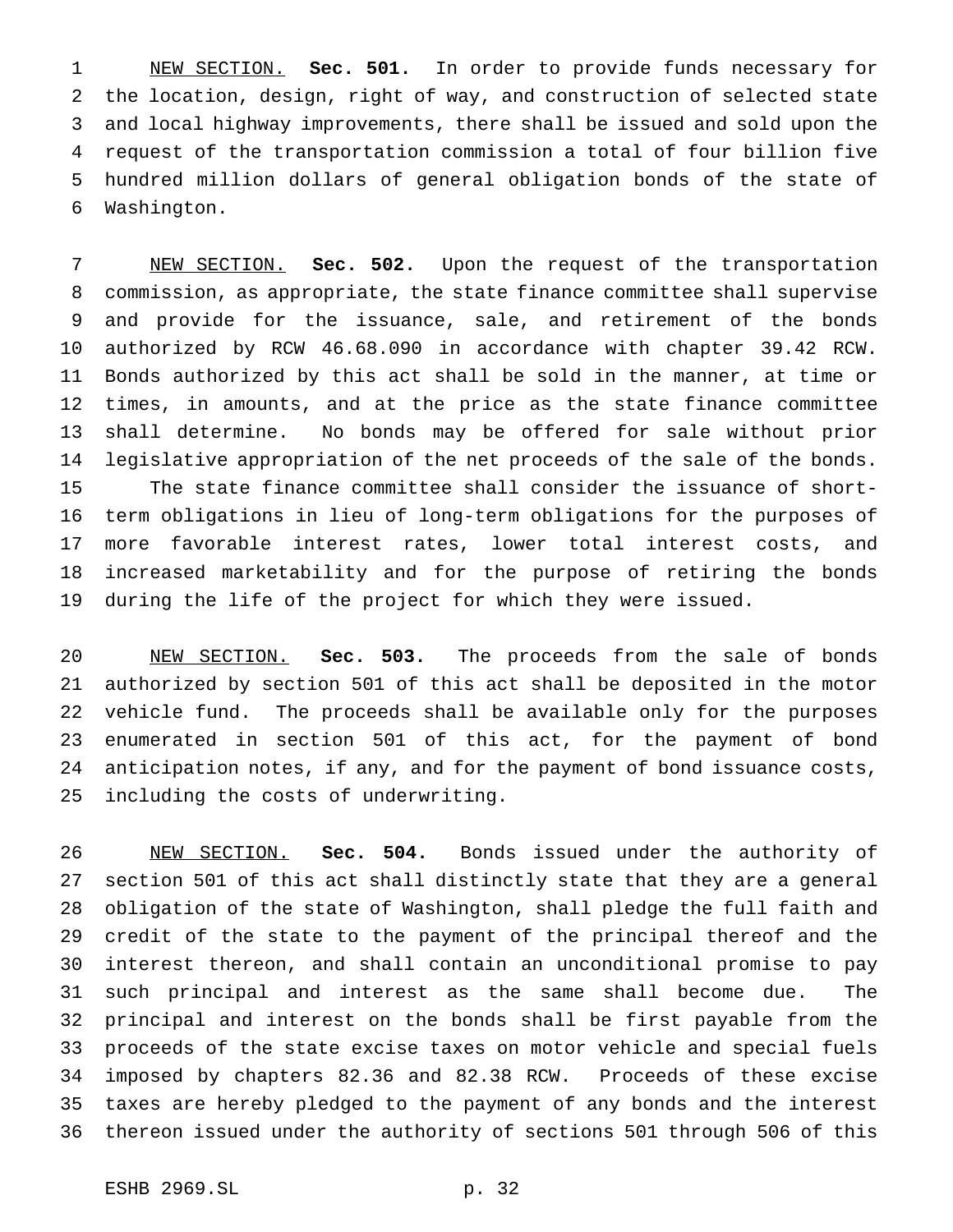act, and the legislature agrees to continue to impose these excise taxes on motor vehicle and special fuels in amounts sufficient to pay, when due, the principal and interest on all bonds issued under the authority of section 501 of this act.

 NEW SECTION. **Sec. 505.** Both principal and interest on the bonds issued for the purposes of section 501 of this act shall be payable from the highway bond retirement fund. The state finance committee may provide that a special account be created in the fund to facilitate payment of the principal and interest. The state finance committee shall, on or before June 30th of each year, certify to the state treasurer the amount required for principal and interest on the bonds in accordance with the bond proceedings. The state treasurer shall withdraw revenues from the motor vehicle fund and deposit in the highway bond retirement fund, or a special account in the fund, such amounts, and at such times, as are required by the bond proceedings.

 Any funds required for bond retirement or interest on the bonds authorized by section 501 of this act shall be taken from that portion of the motor vehicle fund that results from the imposition of excise taxes on motor vehicle and special fuels and which is, or may be, appropriated to the department of transportation for state highway purposes. Funds required shall never constitute a charge against any other allocations of motor vehicle fuel and special fuel tax revenues to the state, counties, cities, and towns unless the amount arising from excise taxes on motor vehicle and special fuels distributed to the state in the motor vehicle fund proves insufficient to meet the requirements for bond retirement or interest on any such bonds.

 Any payments for bond retirement or interest on the bonds taken from other revenues from the motor vehicle fuel or special fuel taxes that are distributable to the state, counties, cities, and towns shall be repaid from the first revenues from the motor vehicle fuel or special fuel taxes distributed to the motor vehicle fund not required for bond retirement or interest on the bonds.

 NEW SECTION. **Sec. 506.** Bonds issued under the authority of section 501 of this act and this section and any other general obligation bonds of the state of Washington that have been or that may be authorized and that pledge motor vehicle and special fuels excise taxes for the payment of principal and interest thereon shall be an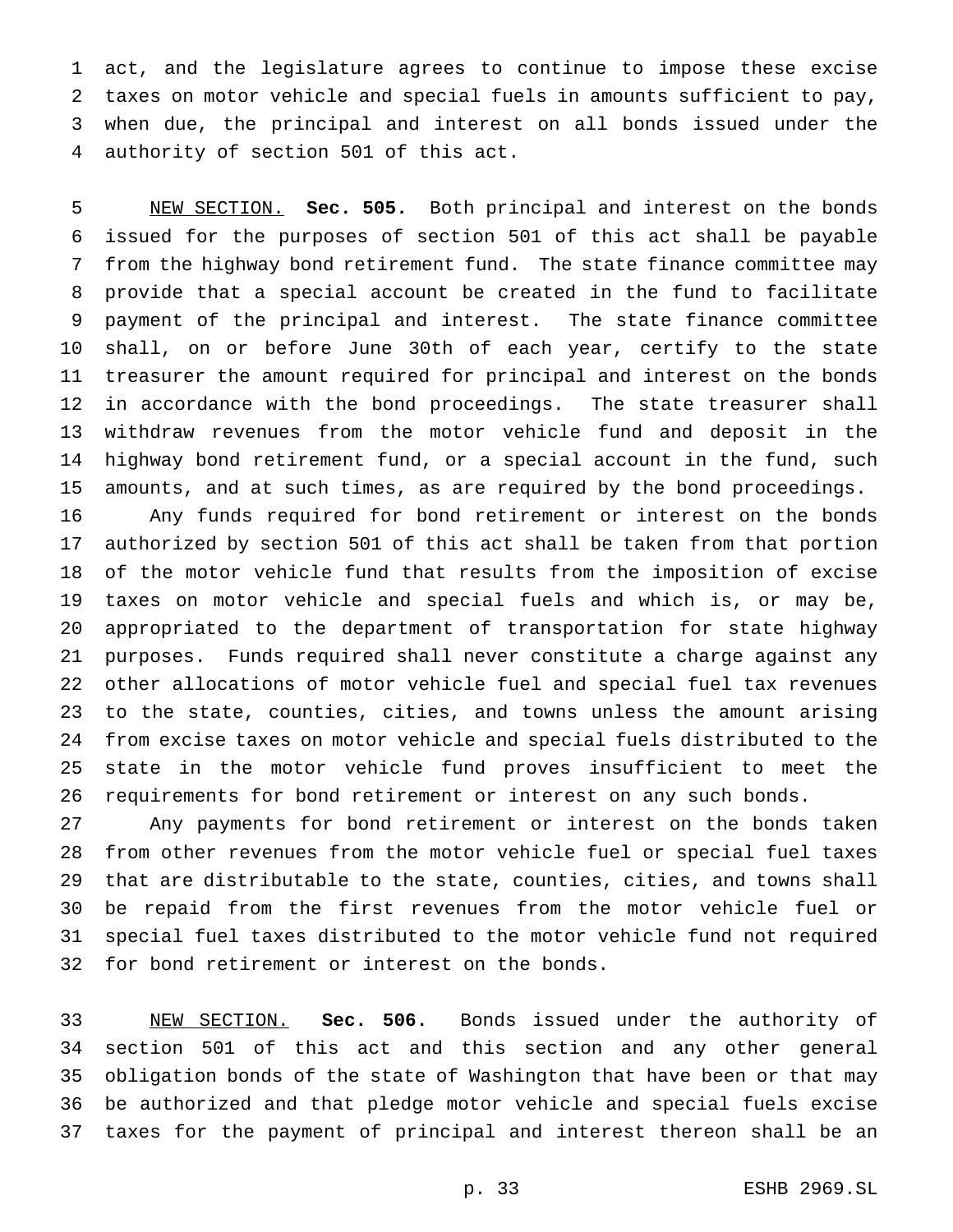equal charge against the revenues from such motor vehicle and special fuels excise taxes.

 NEW SECTION. **Sec. 507.** For the purpose of providing funds for the planning, design, construction, reconstruction, and other necessary costs for transportation projects, including rail and passenger-only ferry projects, the state finance committee is authorized to issue general obligation bonds of the state of Washington in the sum of one hundred million dollars, or as much thereof as may be required, to finance these projects and all costs incidental thereto. Bonds authorized in this section may be sold at such price as the state finance committee shall determine. No bonds authorized in this section may be offered for sale without prior legislative appropriation of the net proceeds of the sale of the bonds.

 NEW SECTION. **Sec. 508.** The proceeds of the sale of the bonds authorized in section 507 of this act must be deposited in the multimodal transportation account and must be used exclusively for the purposes specified in section 507 of this act and for the payment of expenses incurred in the issuance and sale of the bonds.

 NEW SECTION. **Sec. 509.** (1) The nondebt-limit reimbursable bond retirement account must be used for the payment of the principal and interest on the bonds authorized in section 507 of this act.

 (2)(a) The state finance committee must, on or before June 30th of each year, certify to the state treasurer the amount needed in the ensuing twelve months to meet the bond retirement and interest requirements on the bonds authorized in section 507 of this act.

 (b) On or before the date on which any interest or principal and interest is due, the state treasurer shall transfer from the multimodal transportation account for deposit into the nondebt-limit reimbursable bond retirement account the amount computed in (a) of this subsection for bonds issued for the purposes of section 507 of this act.

 (3) If the multimodal transportation account has insufficient revenues to pay the principal and interest computed in subsection (2)(a) of this section, then the debt-limit reimbursable bond retirement account must be used for the payment of the principal and interest on the bonds authorized in section 507 of this act from any additional means provided by the legislature.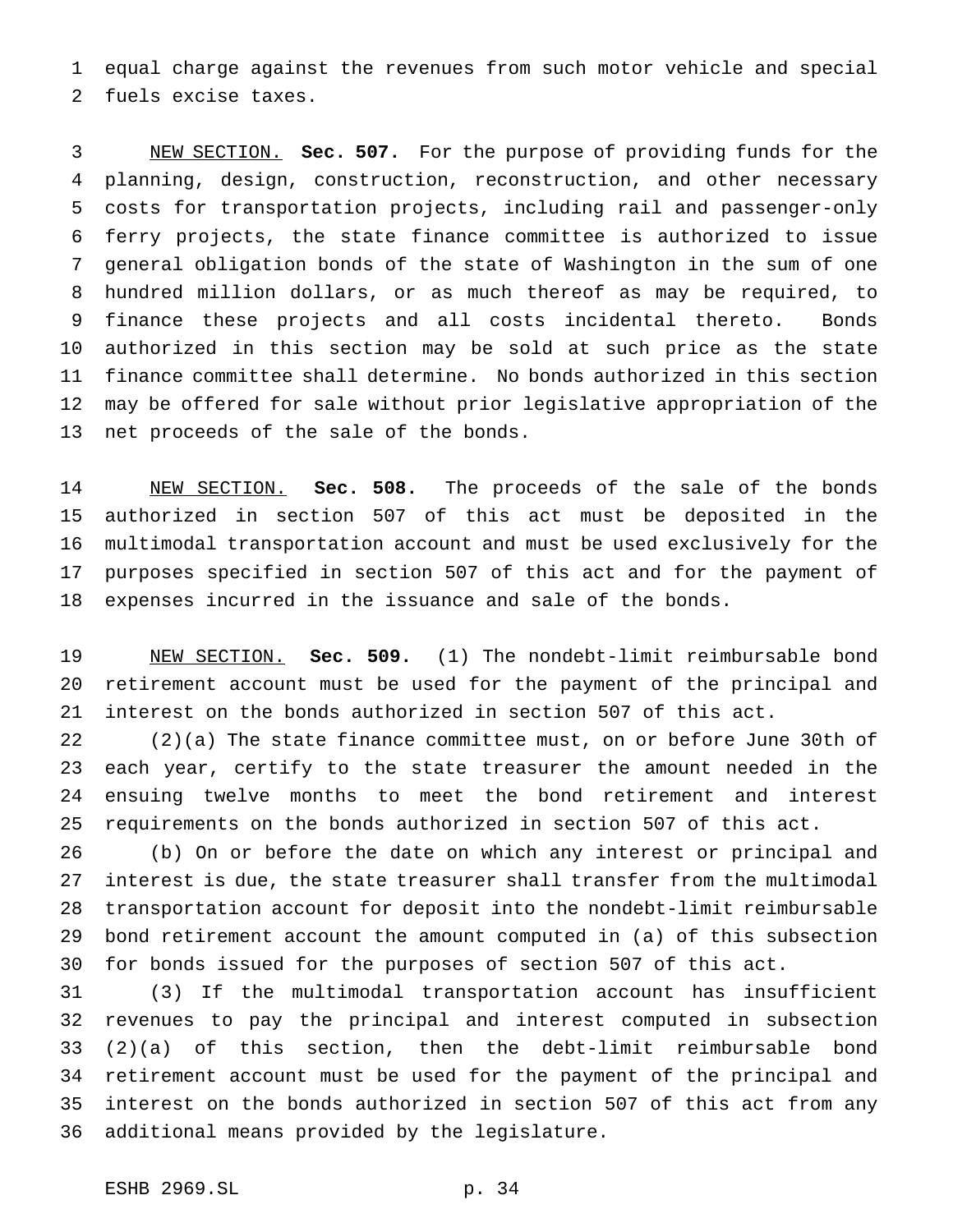(4) If at any time the multimodal transportation account has insufficient revenues to repay the bonds, the legislature may provide additional means for the payment of the bonds.

 NEW SECTION. **Sec. 510.** (1) Bonds issued under section 507 of this act must state that they are a general obligation of the state of Washington, must pledge the full faith and credit of the state to the payment of the principal and interest, and must contain an unconditional promise to pay the principal and interest as it becomes due.

 (2) The owner and holder of each of the bonds or the trustee for the owner and holder of any of the bonds may by mandamus or other appropriate proceeding require the transfer and payment of funds as directed in this section.

 NEW SECTION. **Sec. 511.** The legislature may provide additional means for raising moneys for the payment of the principal and interest on the bonds authorized in section 507 of this act, and sections 509 and 510 of this act are not deemed to provide an exclusive method for their payment.

 NEW SECTION. **Sec. 512.** The bonds authorized in section 507 of this act are a legal investment for all state funds or funds under state control and for all funds of any other public body.

 **Sec. 513.** RCW 39.42.060 and 2001 2nd sp.s. c 9 s 18 are each amended to read as follows:

 No bonds, notes, or other evidences of indebtedness for borrowed money shall be issued by the state which will cause the aggregate debt contracted by the state to exceed that amount for which payments of principal and interest in any fiscal year would require the state to expend more than seven percent of the arithmetic mean of its general state revenues, as defined in section 1(c) of Article VIII of the Washington state Constitution for the three immediately preceding fiscal years as certified by the treasurer in accordance with RCW 39.42.070. It shall be the duty of the state finance committee to compute annually the amount required to pay principal of and interest on outstanding debt. In making such computation, the state finance committee shall include all borrowed money represented by bonds, notes,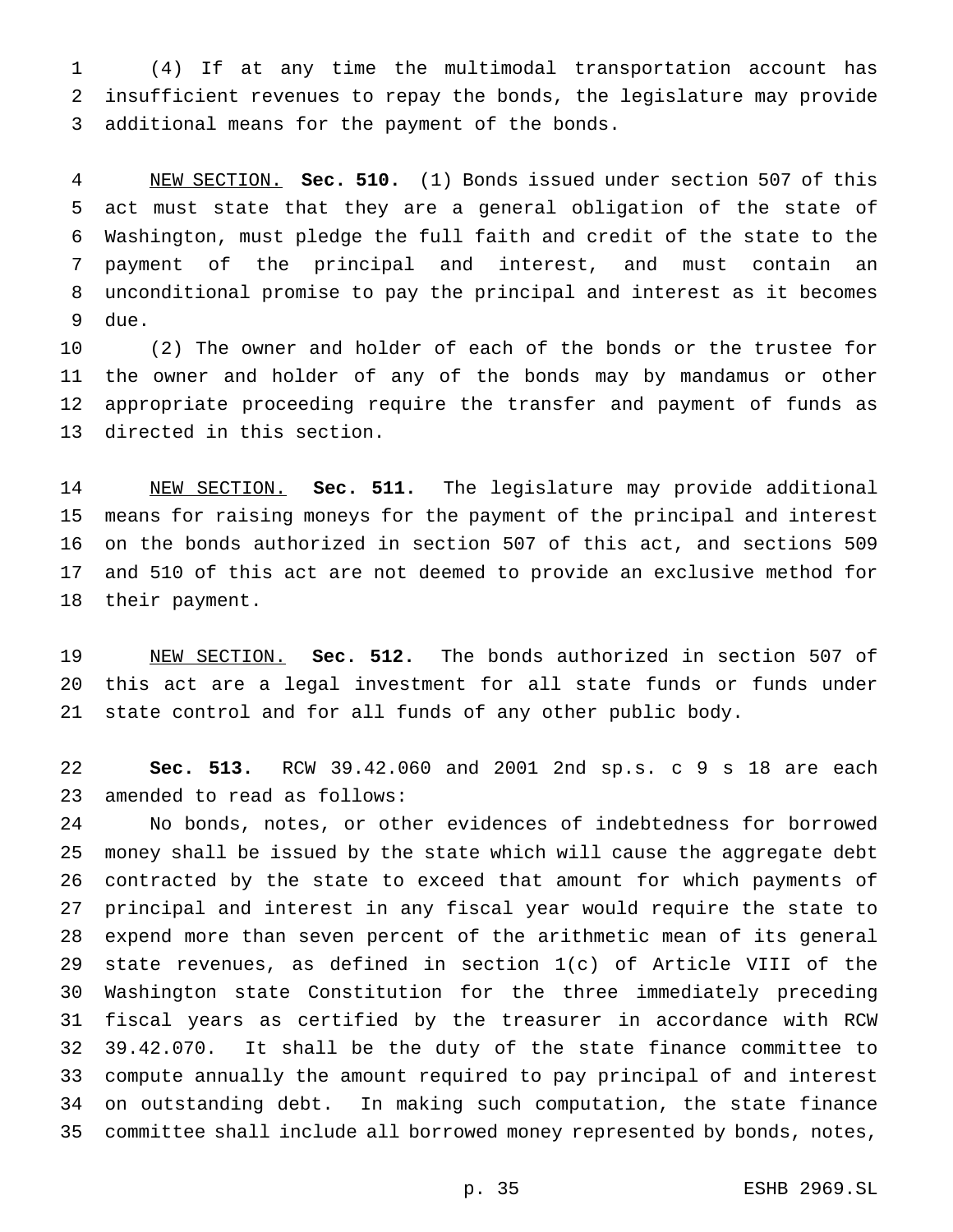or other evidences of indebtedness which are secured by the full faith and credit of the state or are required to be paid, directly or indirectly, from general state revenues and which are incurred by the state, any department, authority, public corporation or quasi public corporation of the state, any state university or college, or any other public agency created by the state but not by counties, cities, towns, school districts, or other municipal corporations, and shall include debt incurred pursuant to section 3 of Article VIII of the Washington state Constitution, but shall exclude the following:

 (1) Obligations for the payment of current expenses of state government;

- (2) Indebtedness incurred pursuant to RCW 39.42.080 or 39.42.090;
- (3) Principal of and interest on bond anticipation notes;
- (4) Any indebtedness which has been refunded;

(5) Financing contracts entered into under chapter 39.94 RCW;

 (6) Indebtedness authorized or incurred before July 1, 1993, pursuant to statute which requires that the state treasury be reimbursed, in the amount of the principal of and the interest on such indebtedness, from money other than general state revenues or from the special excise tax imposed pursuant to chapter 67.40 RCW;

 (7) Indebtedness authorized and incurred after July 1, 1993, pursuant to statute that requires that the state treasury be reimbursed, in the amount of the principal of and the interest on such indebtedness, from (a) moneys outside the state treasury, except higher education operating fees, (b) higher education building fees, (c) indirect costs recovered from federal grants and contracts, and (d) fees and charges associated with hospitals operated or managed by institutions of higher education;

 (8) Any agreement, promissory note, or other instrument entered into by the state finance committee under RCW 39.42.030 in connection with its acquisition of bond insurance, letters of credit, or other credit support instruments for the purpose of guaranteeing the payment or enhancing the marketability, or both, of any state bonds, notes, or other evidence of indebtedness;

 (9) Indebtedness incurred for the purposes identified in RCW 43.99N.020;

 (10) Indebtedness incurred for the purposes of the school district bond guaranty established by chapter 39.98 RCW;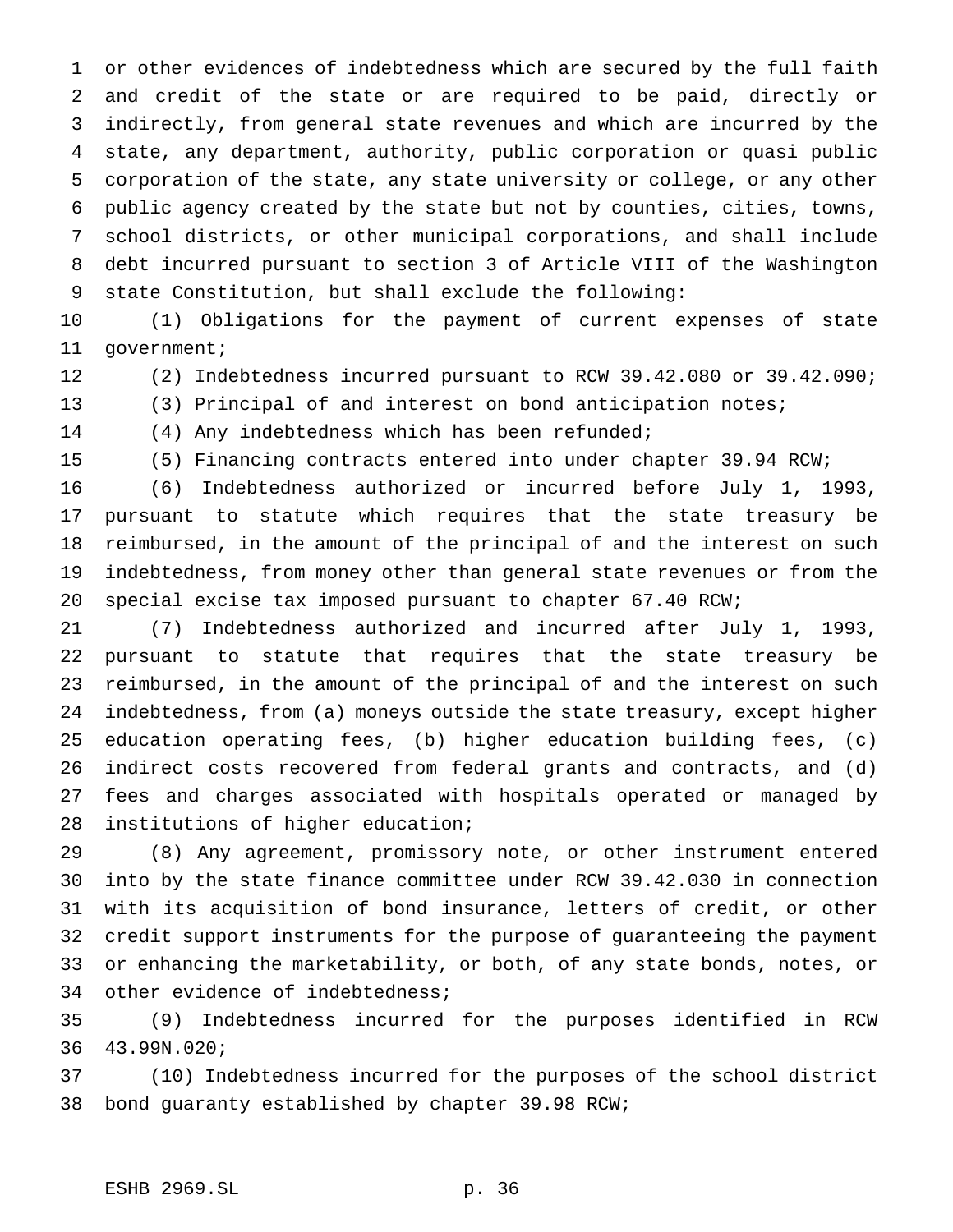(11) Indebtedness incurred for the purposes of replacing the waterproof membrane over the east plaza garage and revising related 3 landscaping construction pursuant to RCW 43.99Q.070; ((and))

 (12) Indebtedness incurred for the purposes of the state legislative building rehabilitation, to the extent that principal and interest payments of such indebtedness are paid from the capitol 7 building construction account pursuant to RCW 43.99Q.140(2)(b): and

8 (13) Indebtedness incurred for the purposes of financing projects under section 507 of this act.

 To the extent necessary because of the constitutional or statutory debt limitation, priorities with respect to the issuance or guaranteeing of bonds, notes, or other evidences of indebtedness by the state shall be determined by the state finance committee.

 NEW SECTION. **Sec. 514.** Sections 501 through 512 of this act are each added to chapter 47.10 RCW.

# **PART VI - REFERENDUM**

 NEW SECTION. **Sec. 601.** (1) The secretary of state shall submit this act, except for sections 102 through 120 of this act, to the people for their adoption and ratification, or rejection, at the next general election to be held in this state, in accordance with Article II, section 1 of the state Constitution and the laws adopted to facilitate its operation.

 (2) If the people ratify this act as specified under subsection (1) of this section, revenues generated shall be spent as detailed in Senate Bill No. 6347, as enacted by the legislature.

 (3) Pursuant to RCW 29.79.035, the statement of subject on the ballot title shall read: "The legislature has passed House Bill No. 2969, financing transportation improvements through transportation fees and taxes." The concise description on the ballot title shall read: "This bill would improve highway capacity, public transportation, passenger and freight rail, and transportation financing accountability through increased weight fees on trucks and large vehicles, fuel excise taxes, and sales taxes on vehicles."